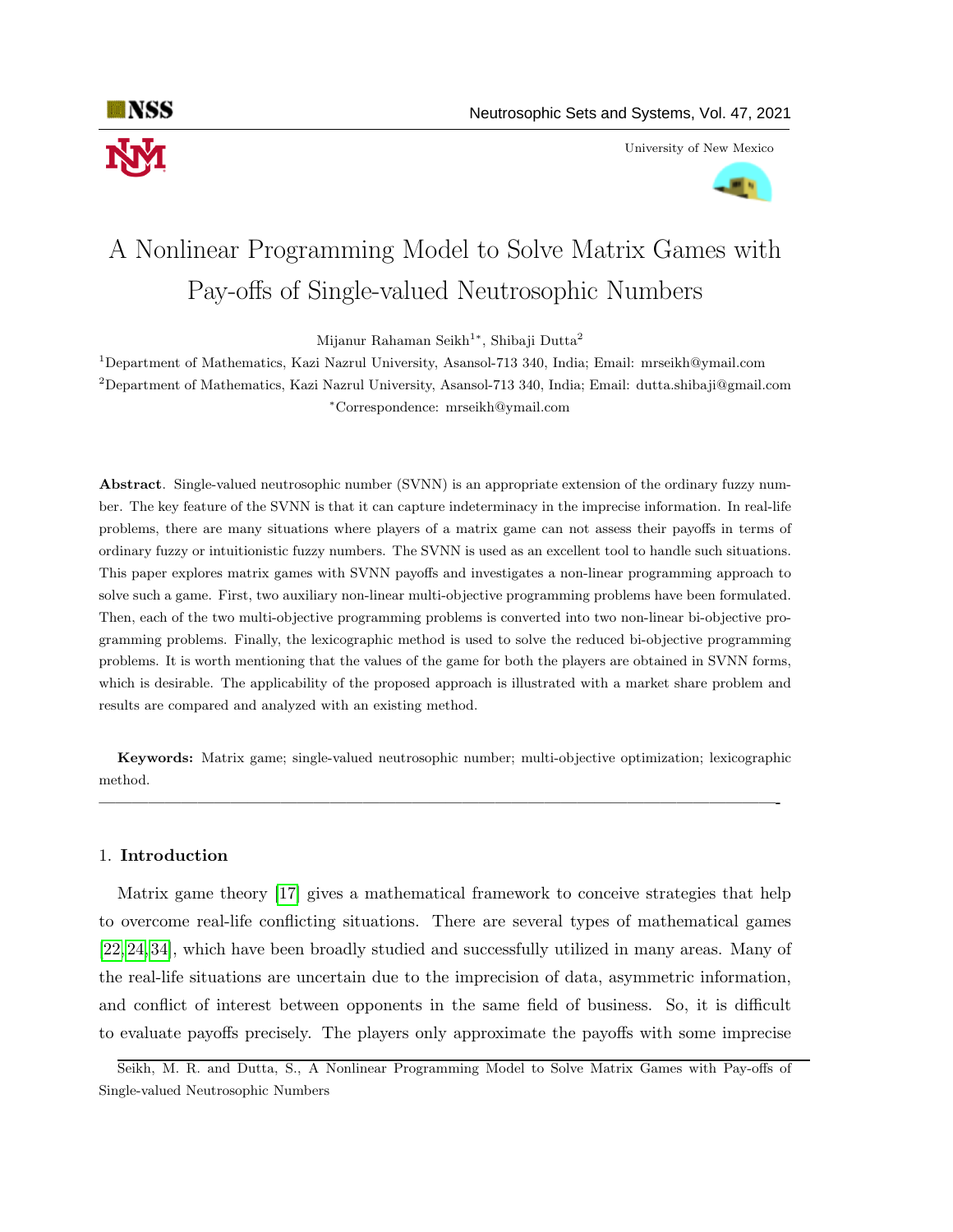degrees. The most vital and argued issue among the researchers is to settle how to handle the uncertainty. Crisp data can not express most of these complicated structures correctly.

Fuzzy set (FS) was the first to successfully encounter the uncertainty which is not due to the randomness of an event. FS represents each element with a degree of membership (DOM) which lies between 0 and 1. In the literature, matrix games with fuzzy pay-offs have been broadly studied and analyzed by numerous researchers. Campos [\[6\]](#page-16-1) used a linear programming approach to solve fuzzy matrix games. Bector et al. [\[3\]](#page-16-2) used fuzzy linear programming duality to solve matrix games with fuzzy goals and fuzzy pay-offs. Li [\[15\]](#page-16-3) evolved several methods to solve matrix games with payoffs as triangular fuzzy numbers. Verma and Kumar [\[30\]](#page-17-4) proposed the Mehar method for fuzzy matrix games. Seikh et al. [\[19\]](#page-16-4) implemented an  $\alpha$ -cut based approach to solve fuzzy matrix games. Very recently, Seikh et al. [\[21\]](#page-16-5) developed a methodology to solve matrix games with hesitant fuzzy payoffs. Some recent references on fuzzy matrix games are  $[12, 23, 25, 36]$  $[12, 23, 25, 36]$  $[12, 23, 25, 36]$  $[12, 23, 25, 36]$ .

FS considers only the DOM of the elements in a universe, which is a single value, and cannot provide any additional information regarding the incomplete concept of the elements. Atanassov [\[2\]](#page-16-7) generalized the idea of FS to intuitionistic fuzzy set (IFS) where the degree of non-membership (DONM)  $\nu_X(x) \in [0,1]$  is also attached with DOM  $\mu_X(x) \in [0,1]$  for each element  $x \in X$  in a universe where  $0 \leq \mu_X(x) + \nu_X(x) \leq 1$ . IFS outlines uncertainty more correctly and descriptively than FS, as IFS considers both complete and incomplete imprecise data. Nan et al. [\[16\]](#page-16-8) proposed solution methodologies to study matrix games with payoffs of triangular intuitionistic fuzzy numbers (TIFNs) [\[18\]](#page-16-9). Seikh et al. [\[20\]](#page-16-10) accomplished an approach to solve matrix games with intuitionistic fuzzy payoffs. Xing and Qiu [\[35\]](#page-17-8) used the accuracy function method to solve a matrix game where the payoffs are considered as TIFN.

However, in reality, the available information always contains some imprecise data which consists of conflicting, unpredictable, and indeterminate information. The FS can not express the DONM and the IFS does not control the indeterminacy of information. Neutrosophic sets (NSs) [\[27\]](#page-17-9) considers the degree of indeterminacy (DOI)  $\omega_X(x) \in [0,1]$  together with the DOM and DONM. Therefore, NS can capture more realistic data than that of FS and IFS. NSs are represented by DOM ( $\mu$ ), DOI ( $\omega$ ), and DONM ( $\nu$ ) which are independent and  $0 \leq \mu$ ,  $\omega$ ,  $\nu \leq 1$ provided  $0 \le \mu + \omega + \nu \le 3$ . NS generalizes the classical set when  $\omega = 0$ ,  $\mu$ ,  $\nu$  either 0 or 1 and  $\mu + \omega + \nu = 1$ ; the FS when  $\omega = 0$ ,  $0 \leq \mu$ ,  $\omega$ ,  $\nu \leq 1$  and  $\mu + \omega + \nu = 1$ ; the IFS when  $0 \leq \mu$ ,  $\omega$ ,  $\nu \leq 1$  and  $0 < \mu + \omega + \nu < 1$ . This concludes the fact that NS is a generalization of a classical set, FS and IFS.

Wang et al. [\[31\]](#page-17-10) conceptualized a single-valued neutrosophic set (SVNS), a special form of NS for realistic applications. SVNNs are a distinctive case of SVNSs. SVNN is an extension of a fuzzy number (FN) and an intuitionistic fuzzy number (IFN). SVNS outlined the variables

Seikh, M. R. and Dutta, S., A Nonlinear Programming Model to Solve Matrix Games with Pay-offs of Single-valued Neutrosophic Numbers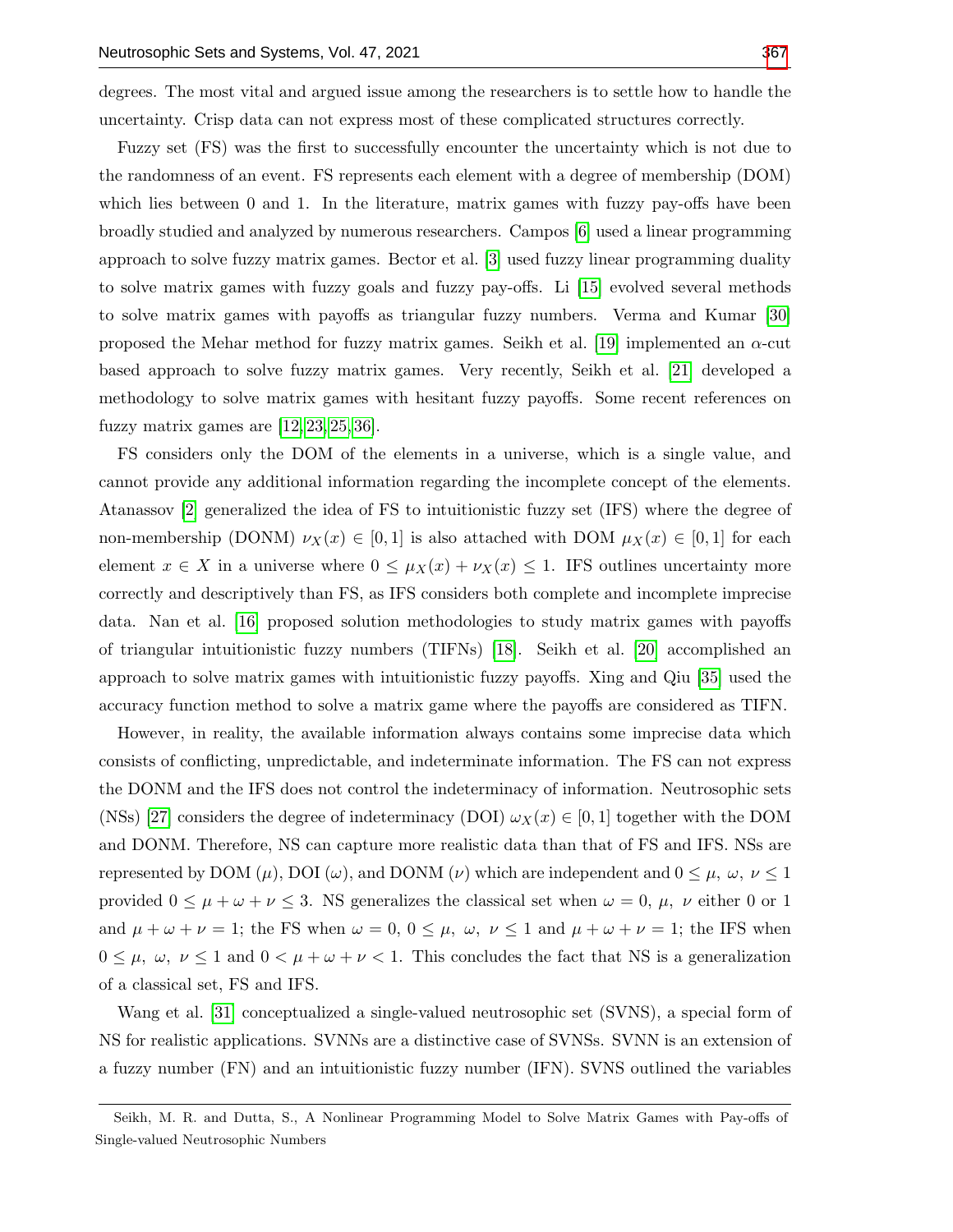which are completely relevant for human prediction because of the imperfection of information that human observes from the outer world. For example, the proposition "The newly launched car  $\Psi$  would be the best seller", has not any precise answer for the human brain as far as yes or no, since indeterminacy is the segment of ignorance of the value of a proposition between truth and lie. For that reason, the three components of the neutrosophic set are very much suitable to exhibit the indeterminacy and inconsistency in the information.

To express the uncertainty of a conflicting circumstance, SVNNs are better to utilize instead of FS/IFS. The following example shows the implication and the relevance of the use of SVNN in real-life problems.

Suppose a smartphone manufacturing company 'Alpha' is going to launch a new item ' $\Omega$ ' in the new year 2021. The company Alpha wants to estimate the number of selling a unit of new products before starting its production. The selling of the new item depends on various uncertain parameters such as new attracting features, the capacity of supply, the selling price, advertisement of the product, etc. But, the company wants to know whether the guaranteed selling unit would be 1 billion in the year or less'. The existence of this uncertain guaranteed selling unit always contains some knowledge of 'neutral' (indeterminate/unknown) thought besides 'truth/membership' and 'falsehood/non-membership components that lie in FS/IFS. This situation can not be revealed by FNs or IFNs and SVNN comes into consideration. Some experts (say  $\alpha$ ,  $\beta$ ,  $\gamma$ ) are consulted for their opinions and they express their views in SVNNs. Let the expert  $\alpha$  give its opinion about the guaranteed selling unit as  $(0.8, 0.3, 0.4)$ . This implies that the company has 80% chance to meet the goal positively and is unable to reach the guaranteed selling unit by  $40\%$ . In this case, the expert  $\alpha$  has a neutral thought that Alpha has an indeterminacy to meet the goal by 30%.

Hence, the application of SVNS theory has been growing quickly in many research areas [\[4,](#page-16-11) [29,](#page-17-11) [32,](#page-17-12) [37,](#page-17-13) [38\]](#page-17-14). Selvachandran et al. [\[26\]](#page-17-15) designed a modified TOPSIS (Technique for Order Preference by Similarity to Ideal Solution) with maximizing deviation method based on the SVNS model. Garg and Nancy [\[9\]](#page-16-12) discussed some new distance measures under the SVNS environment and developed an algorithm for single-valued neutrosophic decision making based on TOPSIS method. Garai et al. [\[8\]](#page-16-13) investigated the weighted possibility mean for SVNNs and developed a rigorous ranking methodology to solve multi-attribute decision making. Haque et al. [\[11\]](#page-16-14) presented a new exponential operational law for trapezoidal neutrosophic numbers and studied pollution-related MCGDM problems in megacities. Chakraborty et al. [\[7\]](#page-16-15) explored the classification of trapezoidal bipolar neutrosophic numbers and implemented the de-bipolarization in cloud service-based MCGDM problem. Ahmed et al. [\[1\]](#page-15-0) developed a new approach to solve linear programming problems in bipolar single-valued neutrosophic environments.

Seikh, M. R. and Dutta, S., A Nonlinear Programming Model to Solve Matrix Games with Pay-offs of Single-valued Neutrosophic Numbers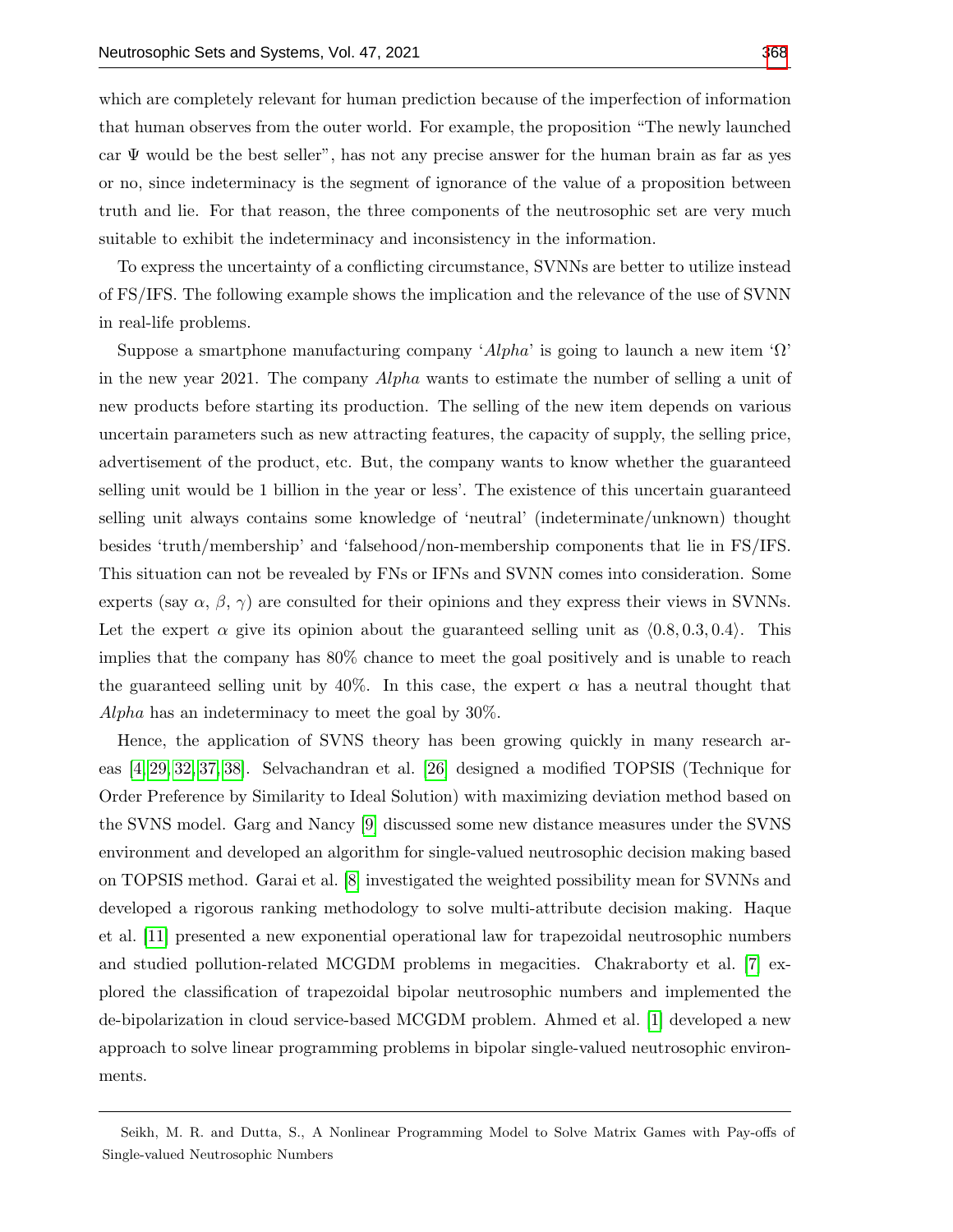#### 2. Motivation

With the use of SVNNs, the decision-maker can set greater flexibility and better dependability in the strategy-making process. Many uncertain situations are better to present by SVNNs than FS/IFS. Moreover, in matrix games due to lack of information in the available data, the DOI plays a vital role while assessing the payoff values. So, there are many uncertain situations where players can assess payoffs of the matrix game problems in SVNN forms. This useful requirement motivates us to investigate the matrix game with SVNN payoffs.

Here we develop a new methodology to solve matrix game problems with SVNN payoffs. First, two multi-objective non-linear programming problems are constructed to get the optimal value and strategies for the players. Then multi-objective programming problems are transferred into bi-objective non-linear programming problems by considering the same importance of the objective functions. Then the Lexicographic method [\[14\]](#page-16-16) is used to solve the reduced bi-objective programming problems. A market share problem is illustrated to show the validity of the proposed methodology. The obtained results are discussed and compared and the physical significance of the obtained results is explored. The key contributions of this paper are augmented as under.

- (1) This is the first attempt to solve matrix game with SVNN payoffs.
- (2) To get the optimal strategies and optimal values of the players, two different nonlinear multi-objective programming problems are constructed. These multi-objective programming problems are transferred to bi-objective problems by considering the same importance of the two objective functions. Then Lexicographic method is used to solve the bi-objective problems.
- (3) Owen [\[17\]](#page-16-0) proposed the concept of optimal strategies of the players and value of the game for the crisp matrix game problem. Here, we extend the definition for SVNN matrix game.
- (4) The optimal values of the game for both the players are obtained in the SVNN forms, which is desirable.
- (5) A real-life market share problem is illustrated to check the applicability and validity of the proposed approach.

The remainder of this paper is sorted out as follows. Some preliminaries on NS are recalled in Section 3. Section 4 conceptualized the idea of SVNN matrix games. Section 5 is dedicated to the solution process. In Section 6, a market share problem is illustrated to validate our proposed methodology. Section 7 concludes the paper.

# 3. Preliminaries

Neutrosophic sets and their basic operations are recalled in this section.

Seikh, M. R. and Dutta, S., A Nonlinear Programming Model to Solve Matrix Games with Pay-offs of Single-valued Neutrosophic Numbers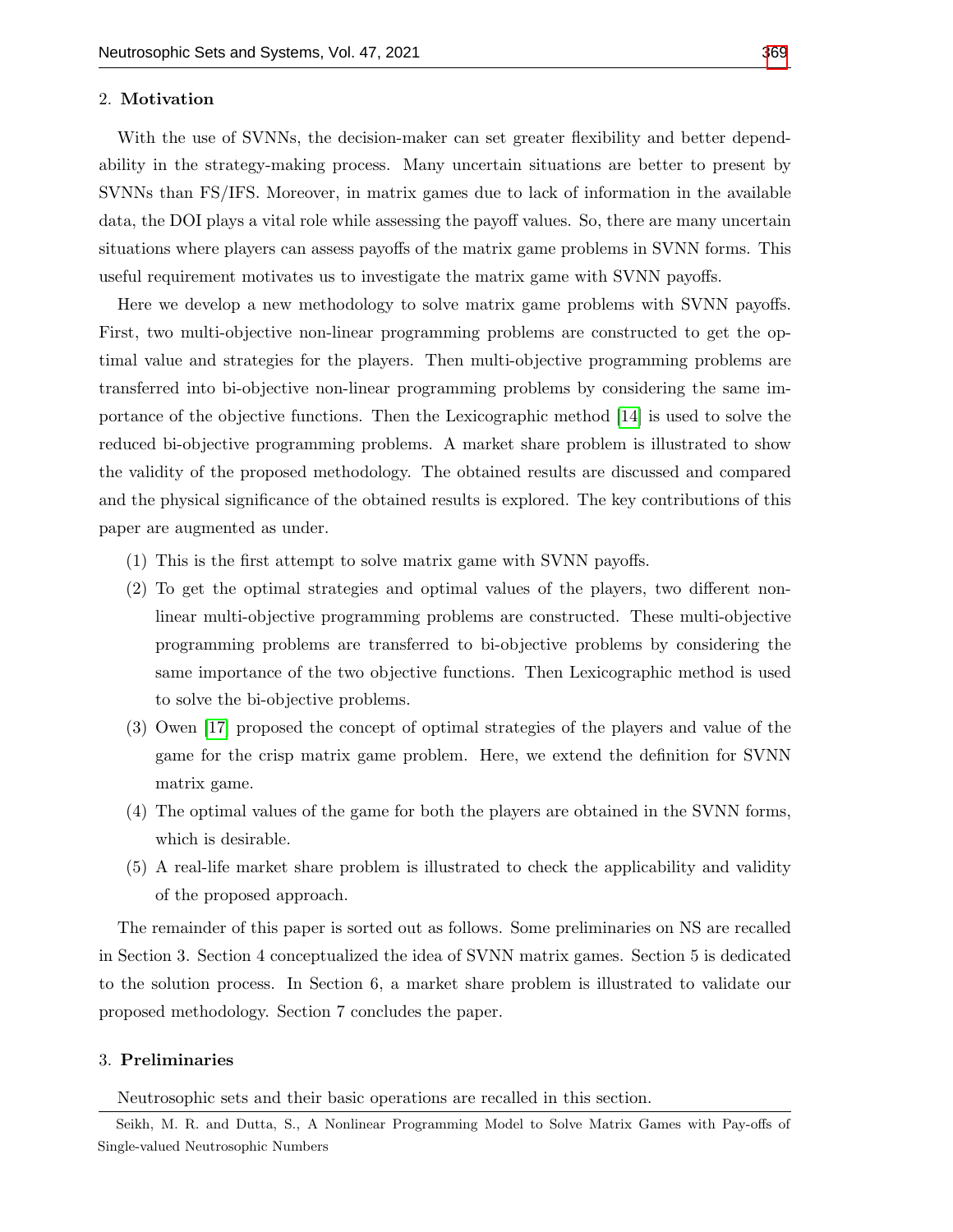$\textbf{Definition 3.1.}\ \ [28]\ \tilde{M}=\{\langle \xi, (\mu_{\tilde{M}}(\xi),\omega_{\tilde{M}}(\xi),\nu_{\tilde{M}}(\xi))\rangle|\xi\in\Omega, \mu_{\tilde{M}}(\xi),\omega_{\tilde{M}}(\xi),\nu_{\tilde{M}}(\xi)\in ]^{-0,1^+}[\}$  $\textbf{Definition 3.1.}\ \ [28]\ \tilde{M}=\{\langle \xi, (\mu_{\tilde{M}}(\xi),\omega_{\tilde{M}}(\xi),\nu_{\tilde{M}}(\xi))\rangle|\xi\in\Omega, \mu_{\tilde{M}}(\xi),\omega_{\tilde{M}}(\xi),\nu_{\tilde{M}}(\xi)\in ]^{-0,1^+}[\}$  $\textbf{Definition 3.1.}\ \ [28]\ \tilde{M}=\{\langle \xi, (\mu_{\tilde{M}}(\xi),\omega_{\tilde{M}}(\xi),\nu_{\tilde{M}}(\xi))\rangle|\xi\in\Omega, \mu_{\tilde{M}}(\xi),\omega_{\tilde{M}}(\xi),\nu_{\tilde{M}}(\xi)\in ]^{-0,1^+}[\}$ is said to be a neutrosophic set (NS) over a universe  $\Omega$ , where  $\mu_{\tilde{M}} : \Omega \to ]-0,1^+[$ ;  $\omega_{\tilde{M}} : \Omega \to$  $[-0,1^+]$  and  $\nu_{\tilde{M}}:\Omega \to ]-0,1^+]$  are called respectively the membership function, indeterminacy membership function and non-membership function and  $\overline{\phantom{a}} 0 \leq \mu_{\tilde{M}}(\xi) + \omega_{\tilde{M}}(\xi) + \nu_{\tilde{M}(\xi)} \leq 3^+$ .

**Definition 3.2.** [\[31\]](#page-17-10)  $\tilde{M} = \{\langle \xi, (\mu_{\tilde{M}}(\xi), \omega_{\tilde{M}}(\xi), \nu_{\tilde{M}}(\xi)) \rangle | \xi \in \Omega, \mu_{\tilde{M}}(\xi), \omega_{\tilde{M}}(\xi), \nu_{\tilde{M}}(\xi) \in [0, 1] \}$ is said to be a single-valued neutrosophic set (SVNS) over a universe  $\Omega$ , where  $\mu_{\tilde{M}} : \Omega \to$ [0, 1],  $\omega_{\tilde{M}} : \Omega \to [0, 1]$  and  $\nu_{\tilde{M}} : \Omega \to [0, 1]$  are called respectively the membership function, indeterminacy membership function and non-membership function and  $0 \le \mu_{\tilde{M}}(\xi) + \omega_{\tilde{M}}(\xi) +$  $\nu_{\tilde{M}}(\xi) \leq 3.$ 

For convenience,  $\langle \mu_{\tilde{M}}(\xi), \omega_{\tilde{M}}(\xi), \nu_{\tilde{M}}(\xi) \rangle$  is called a single-valued neutrosophic number (SVNN) which is usually represented by  $\tilde{\alpha} = \langle \mu, \omega, \nu \rangle$ .

<span id="page-4-0"></span>**Definition 3.3.** [\[31\]](#page-17-10) Let  $\tilde{M}$  and  $\tilde{M}'$  be two SVNSs in the set  $\Omega$ .  $\tilde{M} \subseteq \tilde{M}'$  if and only if  $\mu_{\tilde{M}}(\xi) \leq \mu_{\tilde{M}'}(\xi), \ \omega_{\tilde{M}}(\xi) \geq \omega_{\tilde{M}'}(\xi)$  and  $\nu_{\tilde{M}}(\xi) \geq \nu_{\tilde{M}'}(\xi)$  for any  $\xi \in \Omega$ . Again  $\tilde{M} \cong \tilde{M}'$  if and only if  $\mu_{\tilde{M}}(\xi) = \mu_{\tilde{M}'}(\xi)$ ,  $\omega_{\tilde{M}}(\xi) = \omega_{\tilde{M}'}(\xi)$  and  $\nu_{\tilde{M}}(\xi) = \nu_{\tilde{M}'}(\xi)$  for any  $\xi \in \Omega$ .

**Definition 3.4.** [\[31\]](#page-17-10) Let  $\tilde{M}$  and  $\tilde{M}'$  be two SVNSs in the set  $\Omega$ . The intersection of  $\tilde{M}$ and  $\tilde{M}'$  is a SVNS  $\tilde{C}$ , written as  $\tilde{C} = \tilde{M} \cap \tilde{M}'$ , whose membership function, indeterminacy membership function and non-membership functions are related to those of  $\tilde{M}$  and  $\tilde{M}'$  by  $\mu_{\tilde{C}}(\xi) = \min{\mu_{\tilde{M}}(\xi), \mu_{\tilde{M}'}(\xi)}, \omega_{\tilde{C}}(\xi) = \max{\omega_{\tilde{M}}(\xi), \omega_{\tilde{M}'}(\xi)} \text{ and } \nu_{\tilde{C}}(\xi) = \max{\nu_{\tilde{M}}(\xi), \nu_{\tilde{M}'}(\xi)}$ for any  $\xi \in \Omega$ .

**Definition 3.5.** [\[5\]](#page-16-17) Let  $\tilde{\alpha} = \langle \mu, \omega, \nu \rangle$ ,  $\tilde{\alpha}_1 = \langle \mu_1, \omega_1, \nu_1 \rangle$  and  $\tilde{\alpha}_2 = \langle \mu_2, \omega_2, \nu_2 \rangle$  be three SVNNs, and  $\lambda > 0$ , then their algebraic operations are defined as follows:

1.  $\tilde{\alpha}_1 + \tilde{\alpha}_2 = \langle \mu_1 + \mu_2 - \mu_1 \mu_2, \omega_1 \omega_2, \nu_1 \nu_2 \rangle$ ; 2.  $\tilde{\alpha}_1 - \tilde{\alpha}_2 = \langle 1 - (1 - \mu_1)(1 - \mu_2)^{-1}, \omega_1 \omega_2^{-1}, \nu_1 \nu_2^{-1} \rangle;$ 3.  $\tilde{\alpha}_1 \times \tilde{\alpha}_2 = \langle \mu_1 \mu_2, \omega_1 + \omega_2 - \omega_1 \omega_2, \nu_1 + \nu_2 - \nu_1 \nu_2 \rangle;$ 4.  $\lambda \tilde{\alpha} = \langle 1 - (1 - \mu)^{\lambda}, \omega^{\lambda}, \nu^{\lambda} \rangle;$ 5.  $\tilde{\alpha}^{\lambda} = \langle \mu^{\lambda}, 1 - (1 - \omega)^{\lambda}, 1 - (1 - \nu)^{\lambda} \rangle$ .

## 4. Matrix Games with Pay-offs represented by SVNN

Consider  $\mathbb{R}^n_+$  as the non-negative orthant of *n*-dimensional Euclidean space. Let the pure strategies  $\epsilon_h$  and  $\zeta_k$  are chosen by Player-I and II with probabilities  $u_h$  and  $v_k$  respectively, for  $h \in \triangle_1$  and  $k \in \triangle_2$  where  $\triangle_1 = \{1, 2, \ldots, p\}$  and  $\triangle_2 = \{1, 2, \ldots, q\}$ . If  $\sum$ p  $_{h=1}$  $u_h = 1$  and  $\sum$ q  $k=1$  $v_k = 1$  for  $(\mathbf{u}, \mathbf{v}) \in \mathbb{R}_+^p \times \mathbb{R}_+^q$  where  $\mathbf{u} = (u_1, u_2, \dots, u_p)$  and  $\mathbf{v} = (v_1, v_2, \dots, v_q)$ , then  $\mathbf{u}$ 

Seikh, M. R. and Dutta, S., A Nonlinear Programming Model to Solve Matrix Games with Pay-offs of Single-valued Neutrosophic Numbers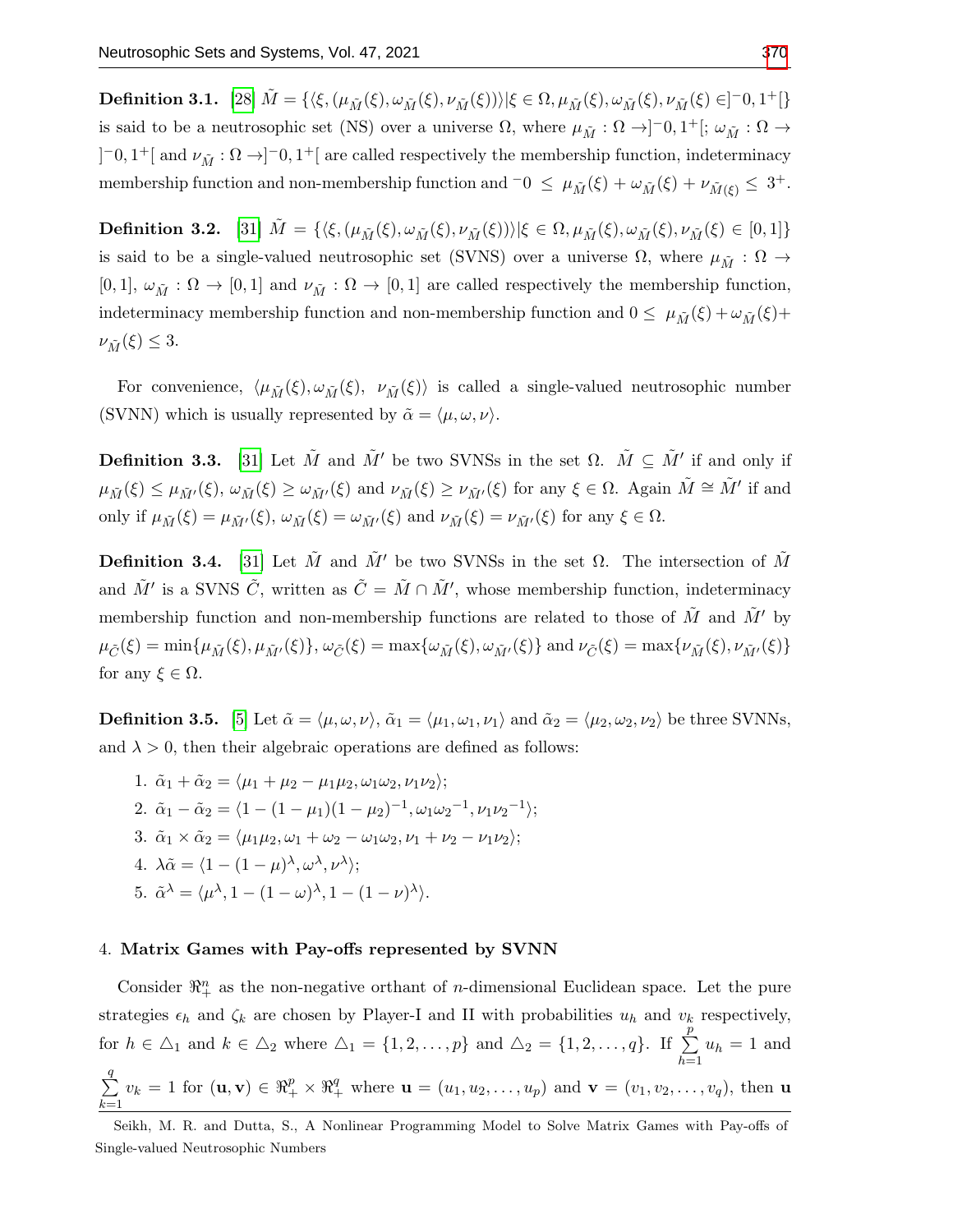and v are called the mixed strategies for Player-I and II, respectively. Let the sets of all mixed strategies for Player-I and Player-II are denoted by  $U$  and  $V$  respectively, where

$$
U = \Big\{ \mathbf{u} = (u_1, u_2, \dots, u_p) \in \mathbb{R}_+^p : \sum_{h=1}^p u_h = 1 \Big\},
$$
  

$$
V = \Big\{ \mathbf{v} = (v_1, v_2, \dots, v_q) \in \mathbb{R}_+^q : \sum_{k=1}^q v_k = 1 \Big\}.
$$

Let us consider the matrix  $\tilde{N} = (\tilde{n}_{hk})_{p \times q}$ , where  $\tilde{n}_{hk} = \langle \mu_{hk}, \omega_{hk}, \nu_{hk} \rangle$  is a SVNN, which represents the payoff for the Player-I. Then, the matrix game with SVNN payoffs is represented by  $\{U, V, \tilde{N}\}$ . From this, the two person matrix game  $\{U, V, \tilde{N}\}$  with payoffs of SVNNs is supposed to call as a SVNN matrix game  $N$ .

For the choice of mixed strategy  $(\mathbf{u}, \mathbf{v}) \in U \times V$  by Player-I and II, the expected payoff  $E(\mathbf{u}, \mathbf{v})$  for Player-I will be calculated as

$$
\tilde{E}(\mathbf{u}, \mathbf{v}) = \mathbf{u}^T \tilde{A} \mathbf{v} = \sum_{h=1}^p \sum_{k=1}^q \tilde{n}_{hk} u_h v_k
$$
\n
$$
= \sum_{h=1}^p \sum_{k=1}^q \langle \mu_{hk}, \omega_{hk}, \nu_{hk} \rangle u_h v_k
$$
\n
$$
= \langle 1 - \prod_{k=1}^q \prod_{h=1}^p (1 - \mu_{hk})^{u_h v_k}, \prod_{k=1}^q \prod_{h=1}^p \omega_{hk}^{u_h v_k}, \prod_{k=1}^q \prod_{h=1}^p \nu_{hk}^{u_h v_k} \rangle,
$$

which is still a SVNN.

Irrespective of the use of best strategies of the players, the maximum guaranteed gain (or the minimum possible loss) is the value of the game for Player-I (or Player-II). According to the maximin and minimax principles for Player-I and Player-II respectively, if for some  $(\mathbf{u}^0, \mathbf{v}^0) \in U \times V$ , such that

$$
\mathbf{u}^{0T} \tilde{N} \mathbf{v}^0 = \max_{\mathbf{u} \in U} \min_{\mathbf{v} \in V} \{ \mathbf{u}^{\mathbf{T}} \tilde{N} \mathbf{v} \} = \min_{\mathbf{v} \in V} \max_{\mathbf{u} \in U} \{ \mathbf{u}^{\mathbf{T}} \tilde{N} \mathbf{v} \},
$$

then in the sense of Definition [3.3,](#page-4-0)  $\mathbf{u}^0$  and  $\mathbf{v}^0$  are called optimal strategies for Player-I and Player-II, respectively and  $\mathbf{u}^{0}^T \tilde{N} \mathbf{v}^0$  is the value of SVNN matrix game  $\tilde{N}$ .

Bector et al. [\[3\]](#page-16-2) introduced the concept of a reasonable solution of the fuzzy matrix game. Here we extend the definition of reasonable solution and solution for the SVNN matrix game in the following definitions.

**Definition 4.1.** Let  $\tilde{\theta}$  and  $\tilde{\phi}$  be two SVNNs. Assume that there exist  $\mathbf{u}^* \in U$  and  $\mathbf{v}^* \in V$ such that  $\mathbf{u}^*\tilde{N}\mathbf{v} \subset \tilde{\theta}$  and  $\mathbf{u}\tilde{N}\bar{\mathbf{v}}^* \supset \tilde{\phi}$  hold for any  $\mathbf{u} \in U$  and  $\mathbf{v} \in V$ , then  $(\mathbf{u}^*, \mathbf{v}^*, \tilde{\theta}, \tilde{\phi})$  is called a reasonable solution of the SVNN matrix game  $N$ .

In this case,  $\tilde{\theta}$  and  $\tilde{\phi}$  are called reasonable values and  $\mathbf{u}^* \in U$  and  $\mathbf{v}^* \in V$  are called reasonable strategies for Player-I and Player-II, respectively. The reasonable solution, which

Seikh, M. R. and Dutta, S., A Nonlinear Programming Model to Solve Matrix Games with Pay-offs of Single-valued Neutrosophic Numbers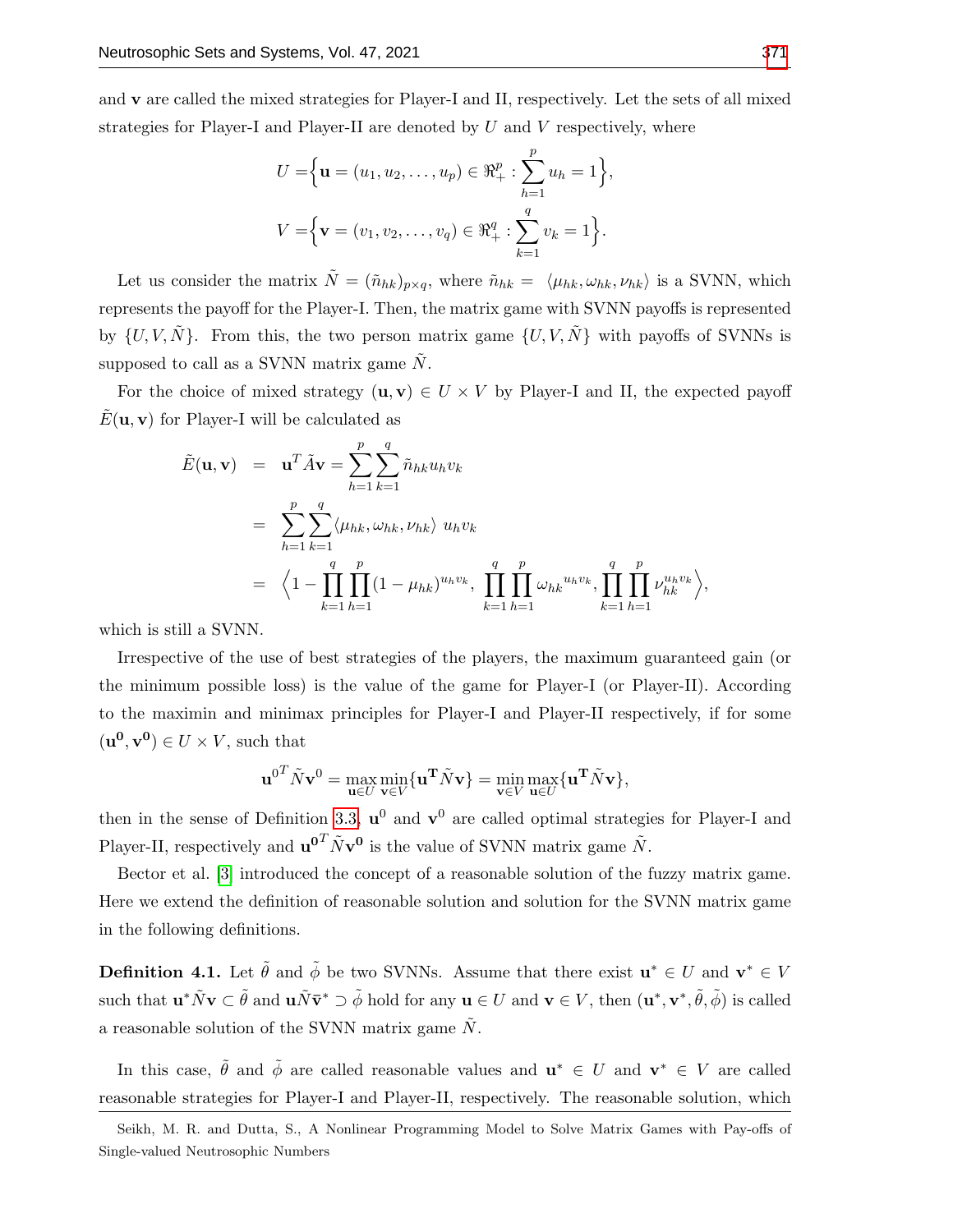is defined in the above definition, does not represent the solution of the SVNN matrix game  $N$ . In the following definition, the concept of solution of SVNN matrix game  $N$  is explored.

<span id="page-6-0"></span>**Definition 4.2.** Assume that  $\Theta$  and  $\Phi$  are the sets of reasonable values for Player-I and II respectively and  $\tilde{\theta}^* \in \Theta$  and  $\tilde{\phi}^* \in \Phi$ . If there do not exist  $\tilde{\theta}' \in \Theta$   $(\tilde{\theta}' \neq \tilde{\theta}^*)$  and  $\tilde{\phi}' \in \Phi$   $(\tilde{\phi}' \neq \tilde{\phi}^*)$ such that  $\tilde{\theta}^* \subset \tilde{\theta}'$  and  $\tilde{\phi}^* \supset \tilde{\phi}'$ , then  $(\bar{\mathbf{u}}^*, \bar{\mathbf{v}}^*, \tilde{\theta}^*, \tilde{\phi}^*)$  is said to be a solution of the SVNN matrix game  $\tilde{N}$ .

In this case,  $\mathbf{u}^*$  and  $\mathbf{v}^*$  are respectively called the maximin strategy for Player-I and minimax strategy for Player-II.  $\tilde{\theta}^*$  is the *gain floor* for Player-I and  $\tilde{\phi}^*$  is the *loss ceiling* for Player-II.

# 5. Mathematical Model and Solution Approach for SVNN Matrix game

Suppose  $E(\mathbf{u})_k$  is the expected payoff for Player-I when Player-I uses the mixed strategy  $\mathbf{u} \in U$  and Player-II chooses the pure strategy  $\zeta_k, k \in \Delta_2$ . Then

<span id="page-6-1"></span>
$$
E(\mathbf{u})_k = \langle 1 - \prod_{h=1}^p (1 - \mu_{hk})^{u_h}, \prod_{h=1}^p \omega_{hk}^{u_h}, \prod_{h=1}^p \nu_{hk}^{u_h} \rangle.
$$

Let  $\rho = \langle \mu, \omega, \nu \rangle$  is the minimum of  $E(\mathbf{u})_k$ . Then, following Definition [3.3,](#page-4-0) we have

$$
\rho = \langle \mu, \omega, \nu \rangle = \langle \min_{k=1}^{q} \{ 1 - \prod_{h=1}^{p} (1 - \mu_{hk})^{u_h} \}, \max_{k=1}^{q} \{ \prod_{h=1}^{p} \omega_{hk}^{u_h} \}, \max_{k=1}^{q} \{ \prod_{h=1}^{p} \nu_{hk}^{u_h} \} \rangle. \tag{1}
$$

Obviously  $\rho$  is a function of **u**. Now to get the maximin strategy  $\mathbf{u}^* \in U$  and gain-floor  $\rho^*$ , Player-I should choose the mixed strategy  $\mathbf{u}^* \in U$  in such a way that  $\rho$  is maximized. Therefore following Definition [3.3](#page-4-0) and Definition [4.2,](#page-6-0) we have

<span id="page-6-2"></span>
$$
\rho^* = \langle \mu^*, \omega^*, \nu^* \rangle = \langle \max_{\mathbf{u} \in U} \min_{k=1}^q \{ 1 - \prod_{h=1}^p (1 - \mu_{hk})^{u_h} \}, \min_{\mathbf{u} \in U} \max_{k=1}^q \{ \prod_{h=1}^p \omega_{hk}^{u_h} \}, \min_{\mathbf{u} \in U} \max_{k=1}^q \{ \prod_{h=1}^p \nu_{hk}^{u_h} \} \rangle. \tag{2}
$$

Similarly, let  $E(\mathbf{v})_h$  is the expected payoff for Player-II, when Player-II chooses the mixed strategy  $\mathbf{v} \in V$  against Player-I's pure strategy  $\epsilon_h$ ,  $h \in \Delta_1$ . Then

$$
E(\mathbf{v})_h = \langle 1 - \prod_{k=1}^q (1 - \mu_{hk})^{v_k}, \prod_{k=1}^q \omega_{hk}^{v_k}, \prod_{k=1}^q \nu_{hk}^{v_k} \rangle.
$$

Let  $\eta = \langle \alpha, \beta, \gamma \rangle$  is the maximum of  $E(\mathbf{v})_h$ . Then, following Definition [3.3](#page-4-0) and Definition [4.2,](#page-6-0) we have

<span id="page-6-3"></span>
$$
\eta = \langle \alpha, \beta, \gamma \rangle = \langle \max_{h=1}^{p} \{ 1 - \prod_{k=1}^{q} (1 - \mu_{hk})^{v_k} \}, \min_{h=1}^{p} \{ \prod_{k=1}^{q} \omega_{hk}^{v_k} \}, \min_{h=1}^{p} \{ \prod_{k=1}^{q} \nu_{hk}^{v_k} \} \rangle. \tag{3}
$$

Clearly,  $\eta$  is a function of **v**. Now, to obtain minimax strategy  $\mathbf{v}^* \in V$  and loss-ceiling  $\eta^*$ , Player-II should choose the mixed strategy  $\mathbf{v}^* \in V$  in such a way that  $\eta$  is minimized. Then following Definition [3.3,](#page-4-0) we have

<span id="page-6-4"></span>
$$
\eta^* = \langle \alpha^*, \beta^*, \gamma^* \rangle = \langle \min_{\mathbf{v} \in V} \max_{h=1}^p \{ 1 - \prod_{k=1}^q (1 - \mu_{hk})^{v_k} \}, \max_{\mathbf{v} \in V} \min_{h=1}^p \{ \prod_{k=1}^q \omega_{hk}^{v_k} \}, \max_{\mathbf{v} \in V} \min_{h=1}^p \{ \prod_{k=1}^p \nu_{hk}^{v_k} \} \rangle. \tag{4}
$$

Seikh, M. R. and Dutta, S., A Nonlinear Programming Model to Solve Matrix Games with Pay-offs of Single-valued Neutrosophic Numbers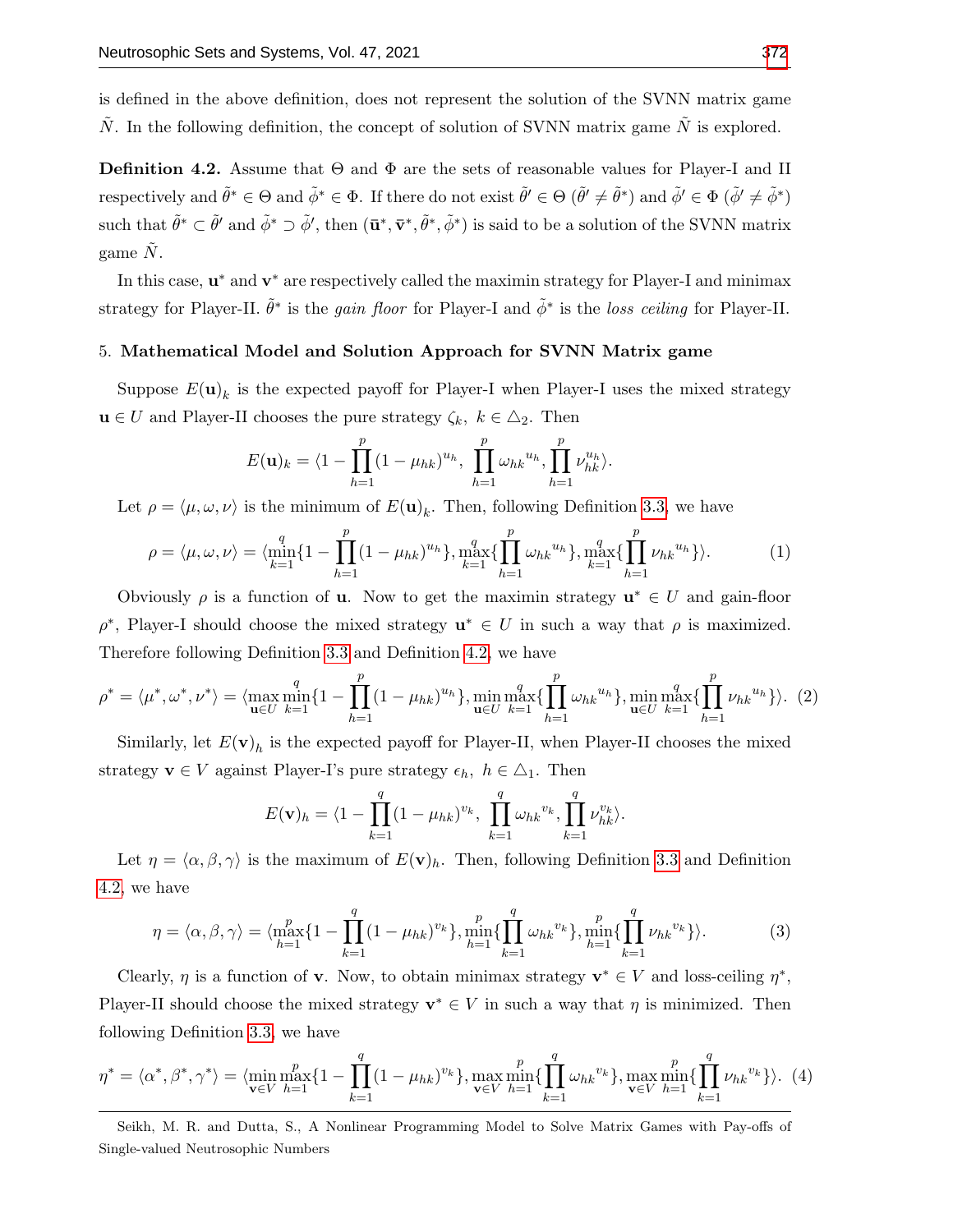<span id="page-7-2"></span>**Theorem 5.1.** For SVNN matrix game  $\tilde{N}$ , Player-I's gain floor does not exceed Player-II's loss ceiling, i.e.,  $\rho^* \subseteq \eta^*$ .

*Proof.* For any  $\mathbf{u} \in U$ , it implies that

$$
\min_{\mathbf{v}\in V}\{\tilde{E}(\mathbf{u},\mathbf{v})\}\subseteq \tilde{E}(\mathbf{u},\mathbf{v}).
$$

Similarly, for any  $\mathbf{v} \in V$ , we have

$$
\tilde{E}(\mathbf{u},\mathbf{v}) \subseteq \max_{\mathbf{u}\in U} \{\tilde{E}(\mathbf{u},\mathbf{v})\}.
$$

Thus, for any  $\mathbf{u} \in U$  and  $\mathbf{v} \in V$ , we obtain

$$
\min_{\mathbf{v}\in V}\{\tilde{E}(\mathbf{u},\mathbf{v})\}\subseteq \max_{\mathbf{u}\in U}\{\tilde{E}(\mathbf{u},\mathbf{v})\}.
$$

Therefore,  $\min_{\mathbf{v}\in V} \{\tilde{E}(\mathbf{u}, \mathbf{v})\} \subseteq \min_{\mathbf{v}\in V} \max_{\mathbf{u}\in U} \{\tilde{E}(\mathbf{u}, \mathbf{v})\}.$ Hence,

$$
\max_{\mathbf{u}\in U}\min_{\mathbf{v}\in V}\{\tilde{E}(\mathbf{u},\mathbf{v})\}\subseteq \min_{\mathbf{v}\in V}\max_{\mathbf{u}\in U}\{\tilde{E}(\mathbf{u},\mathbf{v})\},\
$$

i.e.,  $\rho^* \subseteq \eta^*$ .

Following Equation [\(1\)](#page-6-1) and Equation [\(2\)](#page-6-2), maximin strategy  $\mathbf{u}^*$  and the gain floor  $\rho^* =$  $\langle \mu^*, \omega^*, \nu^* \rangle$  for Player-I can be obtained by solving the following multi-objective programming problem [\(5\)](#page-7-0)

<span id="page-7-0"></span>
$$
\max{\mu}, \min{\omega}, \min{\nu}
$$
  
s.t. 
$$
1 - \prod_{h=1}^{p} (1 - \mu_{hk})^{u_h} \ge \mu, \prod_{h=1}^{p} \omega_{hk}^{u_h} \le \omega, \prod_{h=1}^{p} \nu_{hk}^{u_h} \le \nu, (k \in \Delta_2)
$$

$$
\sum_{h=1}^{p} u_h = 1, u_h \ge 0,
$$

$$
\mu \ge 0, \omega \ge 0, \nu \ge 0, 0 \le \mu + \omega + \nu \le 3
$$
  
where  $\mu = \min_{h \in \Delta_1} \{1 - \prod_{h \in \Delta_2} (1 - \mu_{hk})^{u_h}\}, \omega = \max_{h \in \Delta_1} \{\prod_{h \in \Delta_2}^{p} \omega_{hk}^{u_h} \text{ and } \nu = \max_{h \in \Delta_2} \{\prod_{h \in \Delta_2}^{p} \nu_{hk}^{u_h}\}.$  (5)

 $k=1$  $\bar{h=1}$  $k=1$   $\sum_{h=1}$  $k=1$   $\sum_{h=1}$ Similarly, the following multi-objective programming problem [\(6\)](#page-7-1) is constructed by following Equation [\(3\)](#page-6-3) and Equation [\(4\)](#page-6-4) to obtain the minimax strategy  $\mathbf{v}^*$  and the loss-ceiling  $\eta^* =$  $\langle \alpha^*, \beta^*, \gamma^* \rangle$  for Player-II.

<span id="page-7-1"></span>
$$
\min{\alpha}, \max{\beta}, \max{\gamma}
$$
\n
$$
1 - \prod_{k=1}^{q} (1 - \mu_{hk})^{v_k} \le \alpha, \prod_{k=1}^{q} \omega_{hk}^{v_k} \ge \beta, \prod_{k=1}^{q} \nu_{hk}^{v_k} \ge \gamma, (h \in \Delta_1)
$$
\n
$$
\sum_{k=1}^{q} v_k = 1, v_k \ge 0,
$$
\n
$$
\alpha \ge 0, \beta \ge 0, \gamma \ge 0, 0 \le \alpha + \beta + \gamma \le 3,
$$
\n(6)

Seikh, M. R. and Dutta, S., A Nonlinear Programming Model to Solve Matrix Games with Pay-offs of Single-valued Neutrosophic Numbers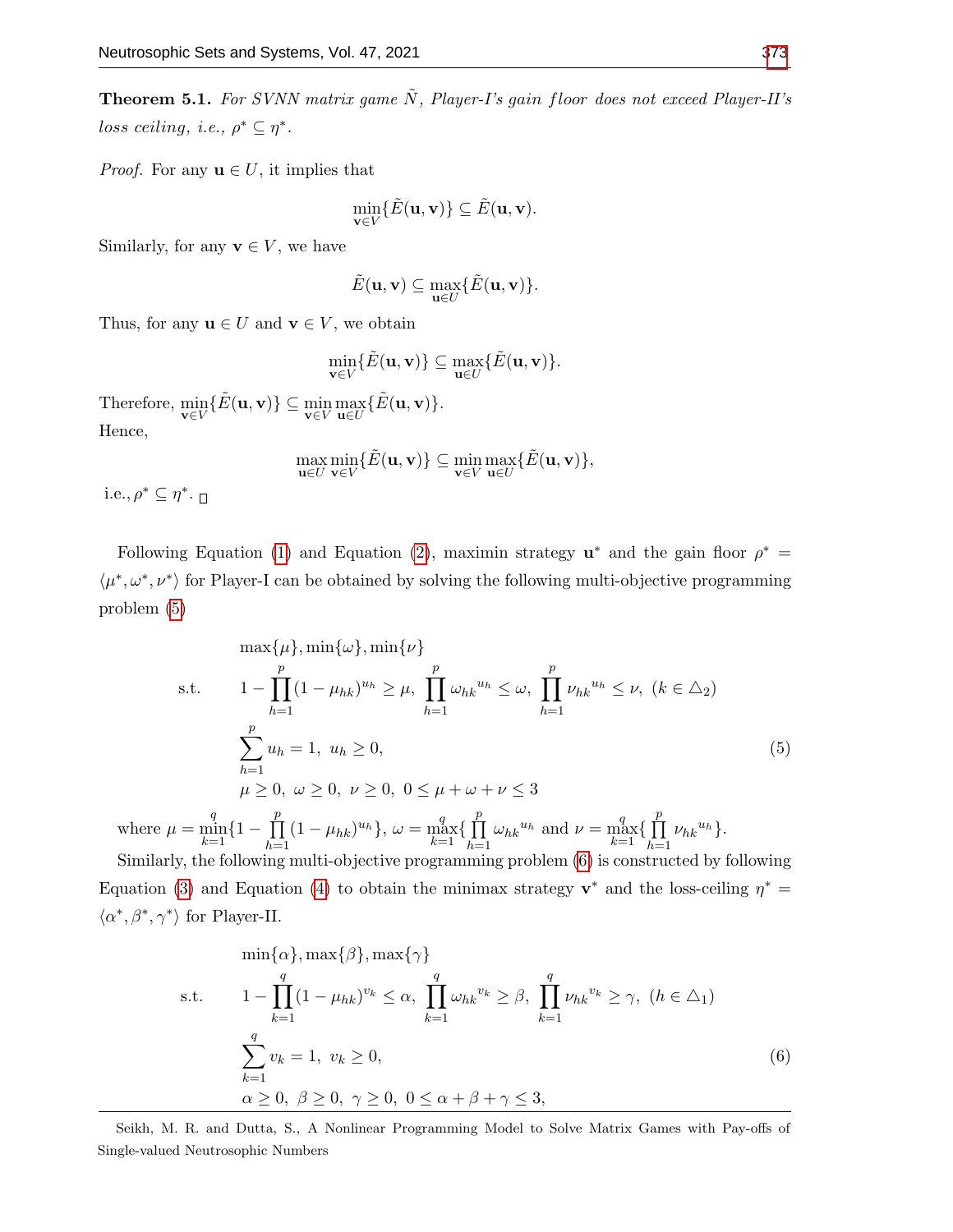where 
$$
\alpha = \max_{h=1}^{p} \{1 - \prod_{k=1}^{q} (1 - \mu_{hk})^{v_k}\}, \ \beta = \min_{h=1}^{p} \{\prod_{k=1}^{q} \omega_{hk}^{v_k}\}
$$
 and  $\gamma = \min_{h=1}^{p} \{\prod_{k=1}^{q} \nu_{hk}^{v_k}\}.$   
In Problem (5) the objective functions (1 and y have the same importance, so we

In Problem [\(5\)](#page-7-0), the objective functions  $\omega$  and  $\nu$  have the same importance, so we take the average of these two functions. Again maximization of  $\mu$  is equivalent to minimization of  $1-\mu$ and therefore Problem [\(5\)](#page-7-0) reduces to the following Problem [\(7\)](#page-8-0) as follows.

<span id="page-8-0"></span>
$$
\min\{1 - \mu\}, \min\left\{\frac{\omega + \nu}{2}\right\},\
$$
  
s.t. 
$$
1 - \prod_{h=1}^{p} (1 - \mu_{hk})^{u_h} \ge \mu, \prod_{h=1}^{p} \omega_{hk}^{u_h} \le \omega, \prod_{h=1}^{p} \nu_{hk}^{u_h} \le \nu, (k \in \Delta_2)
$$

$$
\sum_{h=1}^{p} u_h = 1, u_h \ge 0,
$$

$$
\mu \ge 0, \ \omega \ge 0, \ \nu \ge 0, \ 0 \le \mu + \omega + \nu \le 3
$$

$$
(7)
$$

Again, in Problem [\(6\)](#page-7-1), the objective functions  $\beta$  and  $\gamma$  have the same importance, so we take the average of these two functions. Again minimization of  $\alpha$  is equivalent to the maximization of  $1 - \alpha$  and therefore Problem [\(6\)](#page-7-1) changes to Problem [\(8\)](#page-8-1) as follows.

<span id="page-8-1"></span>
$$
\max\{1-\alpha\}, \max\left\{\frac{\beta+\gamma}{2}\right\}
$$
\n
$$
\text{s.t.} \qquad 1 - \prod_{k=1}^{q} (1 - \mu_{hk})^{v_k} \le \alpha, \prod_{k=1}^{q} \omega_{hk}^{v_k} \ge \beta, \prod_{k=1}^{q} \nu_{hk}^{v_k} \ge \gamma, \ (h \in \Delta_1)
$$
\n
$$
\sum_{k=1}^{q} v_k = 1, \ v_k \ge 0,
$$
\n
$$
\alpha \ge 0, \ \beta \ge 0, \ \gamma \ge 0, \ 0 \le \alpha + \beta + \gamma \le 3
$$
\n
$$
(8)
$$

Clearly, Problem [\(7\)](#page-8-0) and Problem [\(8\)](#page-8-1) are bi-objective programming problems. There are several methods to solve such problems. The notion of Pareto optimal is commonly-used to solve such problems. Here, we use the Lexicographic method [\[14\]](#page-16-16) to solve Problem [\(7\)](#page-8-0) and Problem [\(8\)](#page-8-1).

For Problem [\(7\)](#page-8-0), the following Problem [\(9\)](#page-8-2) is constructed first.

<span id="page-8-2"></span>
$$
\min\{1-\mu\}
$$
\n
$$
\text{s.t.} \qquad 1 - \prod_{h=1}^{p} (1 - \mu_{hk})^{u_h} \ge \mu, \ \prod_{h=1}^{p} \omega_{hk}^{u_h} \le \omega, \ \prod_{h=1}^{p} \nu_{hk}^{u_h} \le \nu, \ (k \in \Delta_2)
$$
\n
$$
\sum_{h=1}^{p} u_h = 1, \ u_h \ge 0,
$$
\n
$$
\mu \ge 0, \ \omega \ge 0, \ \nu \ge 0, \ 0 \le \mu + \omega + \nu \le 3
$$
\n
$$
(9)
$$

Let the solution of the non-linear programming Problem [\(9\)](#page-8-2) is denoted by  $(\mathbf{u}', \mu', \omega', \nu')$ .

Seikh, M. R. and Dutta, S., A Nonlinear Programming Model to Solve Matrix Games with Pay-offs of Single-valued Neutrosophic Numbers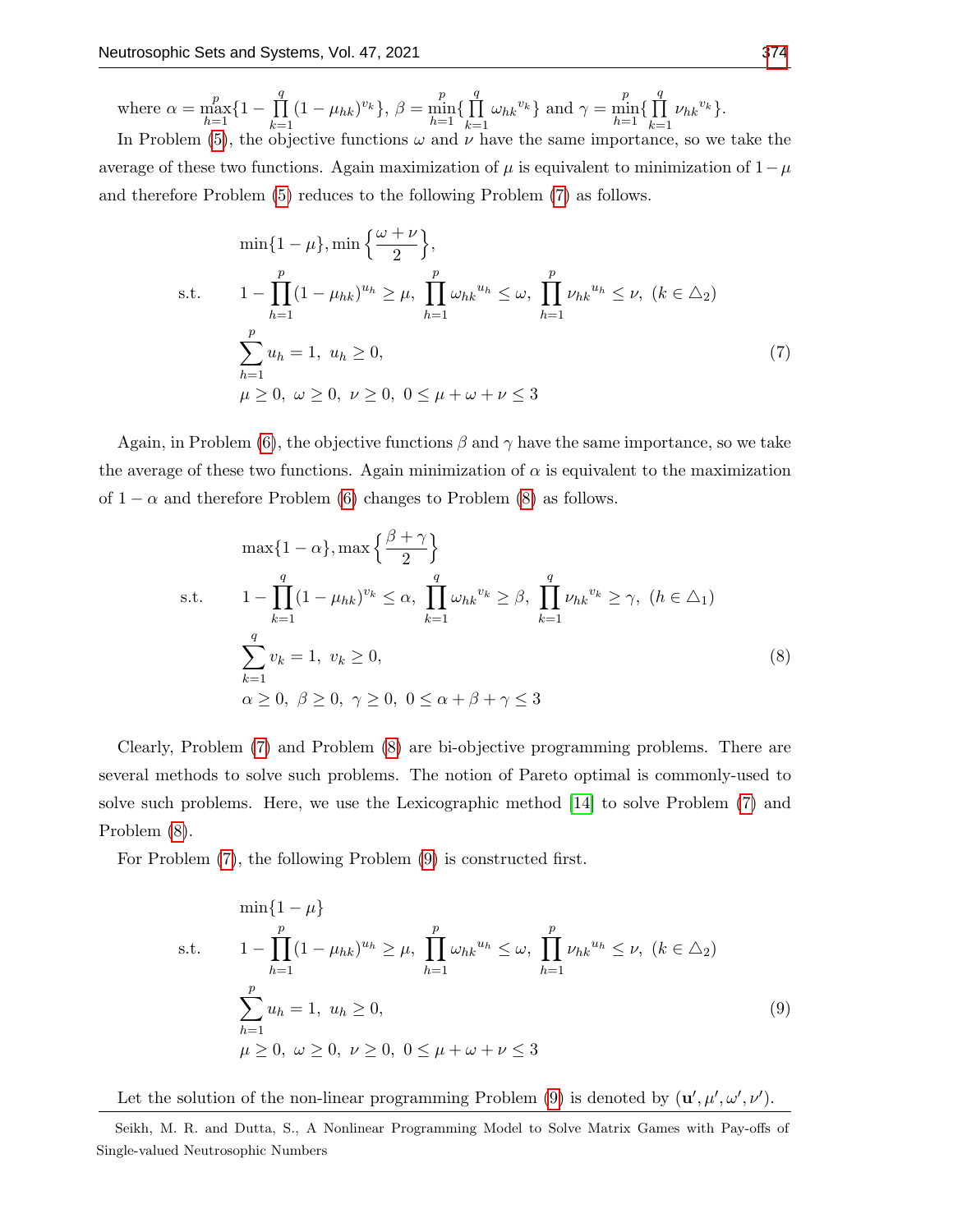Following the Lexicographic approach, Problem [\(10\)](#page-9-0) is constructed by combining the Problem [\(7\)](#page-8-0) and the solution of Problem [\(9\)](#page-8-2) as follows.

<span id="page-9-0"></span>
$$
\min\left\{\frac{\omega+\nu}{2}\right\}
$$
\n
$$
\text{s.t.} \qquad 1 - \prod_{i=1}^{p} (1 - \mu_{hk})^{u_h} \ge \mu, \quad \prod_{h=1}^{p} \omega_{hk}^{u_h} \le \omega, \quad \prod_{h=1}^{p} \nu_{hk}^{u_h} \le \nu, \quad (k \in \Delta_2)
$$
\n
$$
\sum_{h=1}^{p} u_h = 1, \quad u_h \ge 0,
$$
\n
$$
\mu \ge 0, \quad \omega \ge 0, \quad \nu \ge 0, \quad 0 \le \mu + \omega + \nu \le 3
$$
\n
$$
1 - \mu \le 1 - \mu', \quad \omega \le \omega', \quad \nu \le \nu'
$$
\n(10)

The optimal solution  $(\mathbf{u}^*, \mu^*, \omega^*, \nu^*)$  will be obtained by solving Problem [\(10\)](#page-9-0). Then it is obvious to prove that  $(\mathbf{u}^*, \mu^*, \omega^*, \nu^*)$  is a Pareto optimal solution of Problem [\(7\)](#page-8-0).

Similarly, Problem [\(8\)](#page-8-1) turns into solving Problem [\(11\)](#page-9-1) at first according to the Lexicographic method.

<span id="page-9-1"></span>
$$
\max\{1-\alpha\}
$$
\n
$$
\text{s.t.} \qquad 1 - \prod_{k=1}^{q} (1 - \mu_{hk})^{v_j} \le \alpha, \ \prod_{k=1}^{q} \omega_{hk}^{v_k} \ge \beta, \ \prod_{k=1}^{q} \nu_{hk}^{v_k} \ge \gamma, \ (h \in \Delta_1)
$$
\n
$$
\sum_{k=1}^{q} v_k = 1, \ v_k \ge 0
$$
\n
$$
\alpha \ge 0, \ \beta \ge 0, \ \gamma \ge 0, \ 0 \le \alpha + \beta + \gamma \le 3
$$
\n
$$
(11)
$$

Let  $(\mathbf{v}', \alpha', \beta', \gamma')$  is the optimal solution of Problem [\(11\)](#page-9-1). Then Problem [\(12\)](#page-9-2) is formulated by following the lexicographic approach as follows.

<span id="page-9-2"></span>
$$
\max\left\{\frac{\beta+\gamma}{2}\right\}
$$
\n
$$
\text{s.t.} \qquad 1 - \prod_{k=1}^{q} (1 - \mu_{hk})^{v_k} \le \alpha, \ \prod_{k=1}^{q} \omega_{hk}^{v_k} \ge \beta, \ \prod_{k=1}^{q} \nu_{hk}^{v_k} \ge \gamma, \ (h \in \Delta_1)
$$
\n
$$
\sum_{k=1}^{q} v_k = 1, \ v_k \ge 0
$$
\n
$$
\alpha \ge 0, \ \beta \ge 0, \ \gamma \ge 0, \ 0 \le \alpha + \beta + \gamma \le 3
$$
\n
$$
1 - \alpha \ge 1 - \alpha', \ \beta \ge \beta', \ \gamma \ge \gamma'
$$
\n
$$
(12)
$$

Let  $(\mathbf{v}^*, \alpha^*, \beta^*, \gamma^*)$  is the optimal solution of Problem [\(12\)](#page-9-2). Then obviously the solution  $(\mathbf{v}^*, \alpha^*, \beta^*, \gamma^*)$  will be the Pareto optimal solution of Problem [\(8\)](#page-8-1).

Seikh, M. R. and Dutta, S., A Nonlinear Programming Model to Solve Matrix Games with Pay-offs of Single-valued Neutrosophic Numbers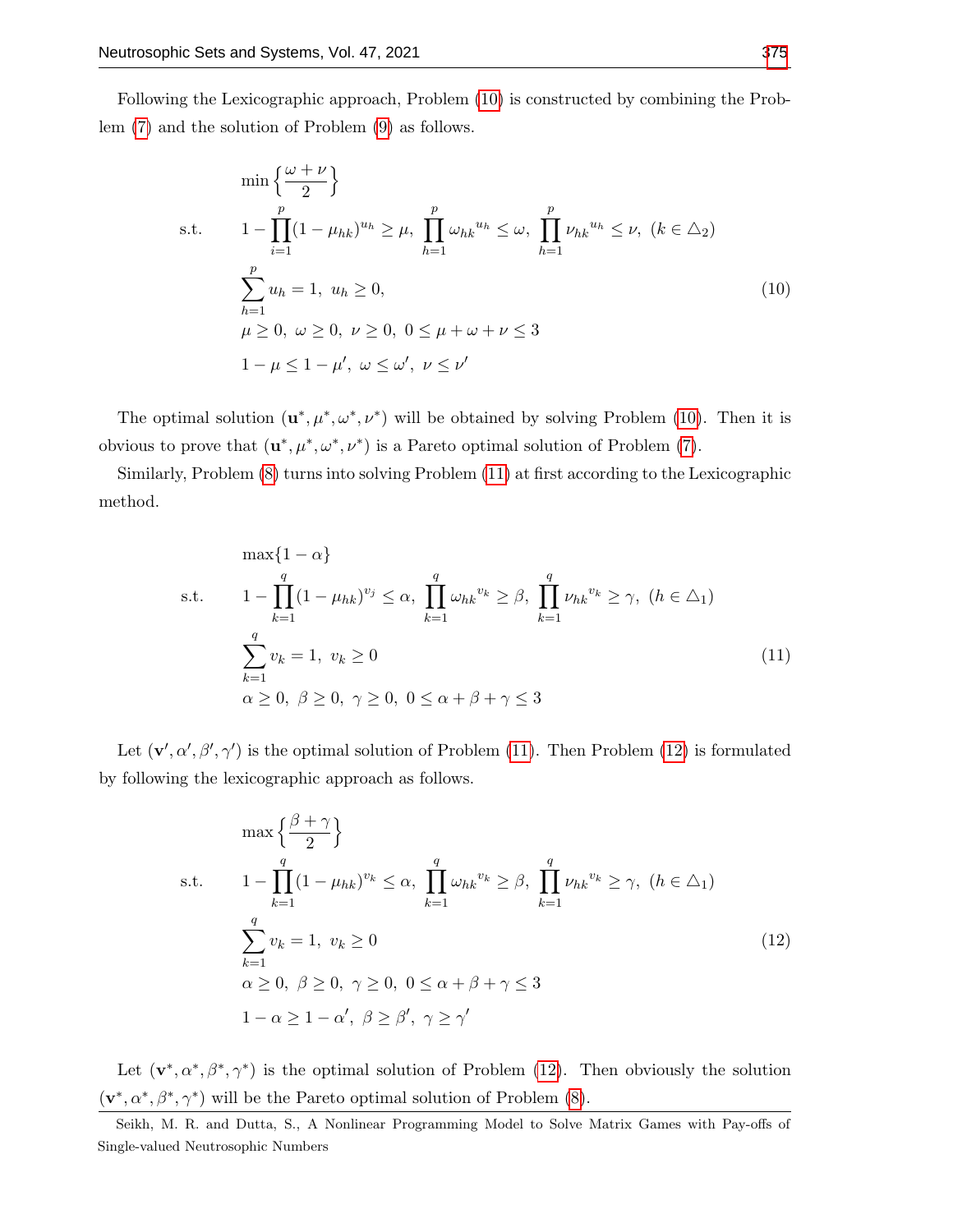### 5.1. Algorithm

The algorithm for solving SVNN matrix game by the proposed approach is abstracted as follows.

Step-1: Consider a matrix game with payoffs of SVNNs.

Step-2: To solve the game, two nonlinear multi-objective programming problems are formulated.

Step-3: Considering the same preference to the DOI and DONM, the multi-objective programming problems are converted to corresponding bi-objective programming problems.

Step-4: Lexicographic method is used to counter the bi-objective programming problems and the optimal strategies for the players are obtained.

<span id="page-10-0"></span>The corresponding algorithmic flowchart of the proposed approach is presented in Figure [1.](#page-10-0)



FIGURE 1. Algorithmic flowchart of the proposed approach

#### 6. Numerical Example

This subsection provides a market share problem to illustrate the solution procedure of a SVNN matrix game.

#### 6.1. New factory set up-management problem

Assume that a renowned foreign car manufacturing company 'X' is going to launch a new factory in India. For smooth functioning of the factory, the industrial manufacturing organization of the company 'X' suggests setting up the new factory either in the state Gujrat or in Hariyana, after considering various government policies and environmental conditions. The respective Ministry of Labour and Welfare department looks into the matter on behalf of their state governments and they jump to take the opportunity for a new industrial agreement, though their resources are limited. In that case, the respective Ministry of both states acts

Seikh, M. R. and Dutta, S., A Nonlinear Programming Model to Solve Matrix Games with Pay-offs of Single-valued Neutrosophic Numbers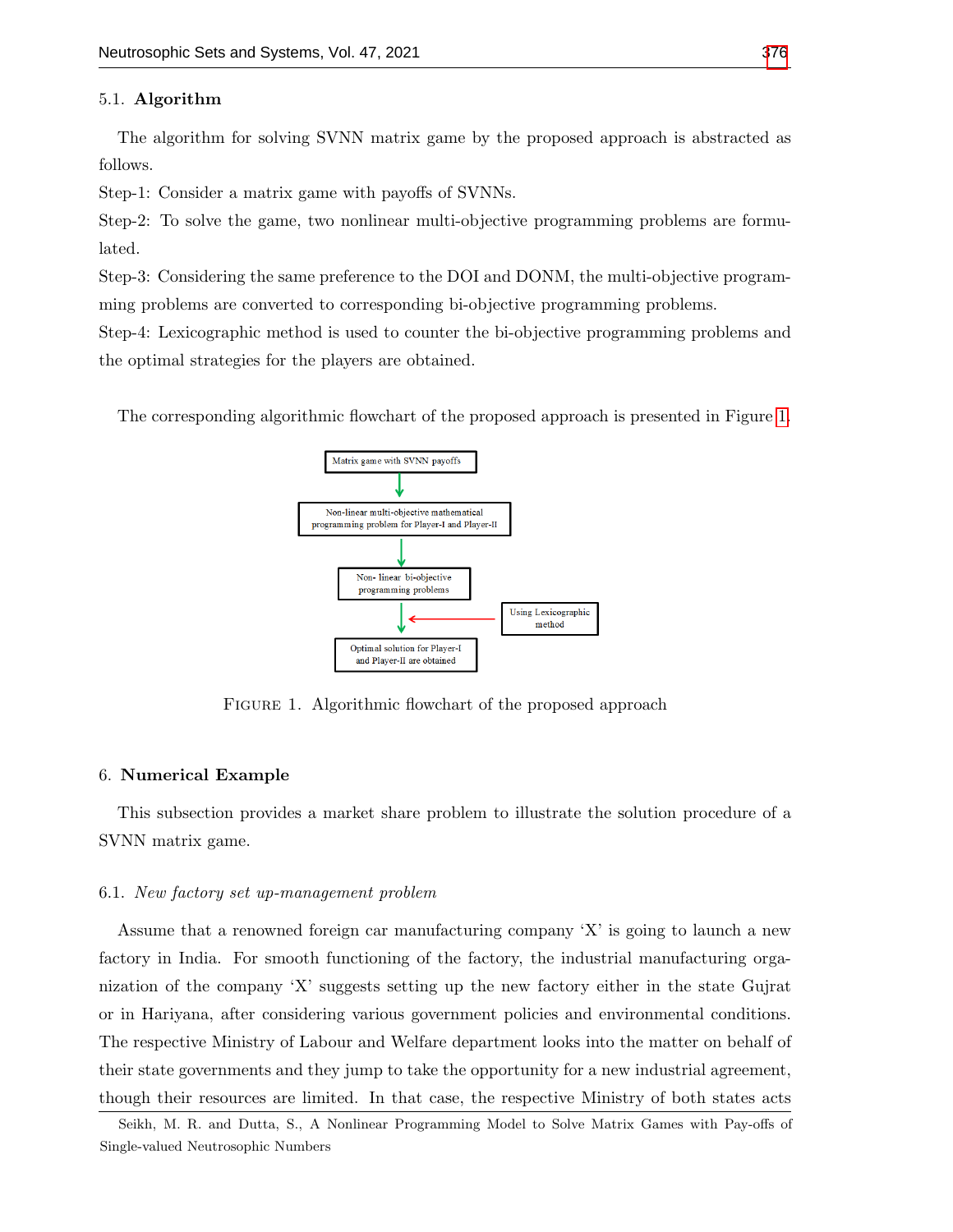wisely and anticipates opponents' moves. The relationship of the two departments of the states can be regarded as the two players of the game. Here, we assume that the Ministry for Gujrat and Hariyana as Player-I and Player-II, respectively, and the opportunity to get the agreement as payoff values. Player-I and II has limited resources but they frame the game problem as to develop respective strategies and maximize the opportunity to build the new factory. In a zero-sum game, the opportunity gain by Player-I is positive and negative for Player-II. It is unrealistic for the decision-maker (DM) to get accurate and complete information on the payoff values. In this case, the SVNNs are used to express uncertainty.

Suppose that the marketing research team (MRT) of the company 'X' receives the information from the respective Ministry of the two states by following mainly three aspects like-Availability of Raw materials (strategy-I), Labour supply- including workers with the right skills (strategy-II) and Grants and financial incentives- usually from the government (strategy-III). These aspects may be considered as strategies of the two different states. Then according to the view of the MRT of the company 'X', the opportunity for Player-I is estimated and evaluated by using linguistic terms as follows.

<span id="page-11-1"></span>
$$
\tilde{N} = \begin{array}{c|cc}\n & \text{I} & \text{II} & \text{III} \\
\downarrow \text{Very High} & \text{High} & \text{Median} \\
\downarrow \text{Low} & \text{Very High} & \text{High} \\
\text{III} & \text{Median} & \text{Very Low} & \text{Very High}\n\end{array}
$$

<span id="page-11-0"></span>Table [1](#page-11-0) shows the corresponding relations between linguistic terms and SVNNs. Then the

Table 1. Assigned SVNN corresponding to linguistic term

| Linguistic term | Very High                                                                                        | High | Medium | $_{\text{Low}}$ | Very Low |
|-----------------|--------------------------------------------------------------------------------------------------|------|--------|-----------------|----------|
| <b>SVNN</b>     | $(0.95, 0.07, 0.05)$ $(0.7, 0.5, 0.25)$ $(0.5, 0.4, 0.4)$ $(0.25, 0.3, 0.7)$ $(0.05, 0.1, 0.95)$ |      |        |                 |          |

pay-off matrix  $\tilde{A}$  with payoffs of SVNNs may be transformed according to Table [1](#page-11-0) as follows.

$$
\tilde{A} = \Pi \begin{pmatrix}\n\langle 0.95, 0.07, 0.05 \rangle & \langle 0.70, 0.50, 0.25 \rangle & \langle 0.50, 0.40, 0.40 \rangle \\
\langle 0.25, 0.30, 0.70 \rangle & \langle 0.95, 0.07, 0.05 \rangle & \langle 0.70, 0.50, 0.25 \rangle \\
\langle 0.50, 0.40, 0.40 \rangle & \langle 0.05, 0.10, 0.95 \rangle & \langle 0.95, 0.07, 0.05 \rangle\n\end{pmatrix},
$$

where  $\langle 0.95, 0.07, 0.05 \rangle$  in the matrix  $\tilde{A}$  is a SVNN which represents that Player-I will get the opportunity to set up the new project positively by 95%, unable to get the opportunity by 5%. Player-I has an indeterminacy about the establishment of the new project by 7%. These situation occur only when both of the players use the strategy I simultaneously. Other SVNNs in  $\ddot{A}$  have also a similar explanation.

Seikh, M. R. and Dutta, S., A Nonlinear Programming Model to Solve Matrix Games with Pay-offs of Single-valued Neutrosophic Numbers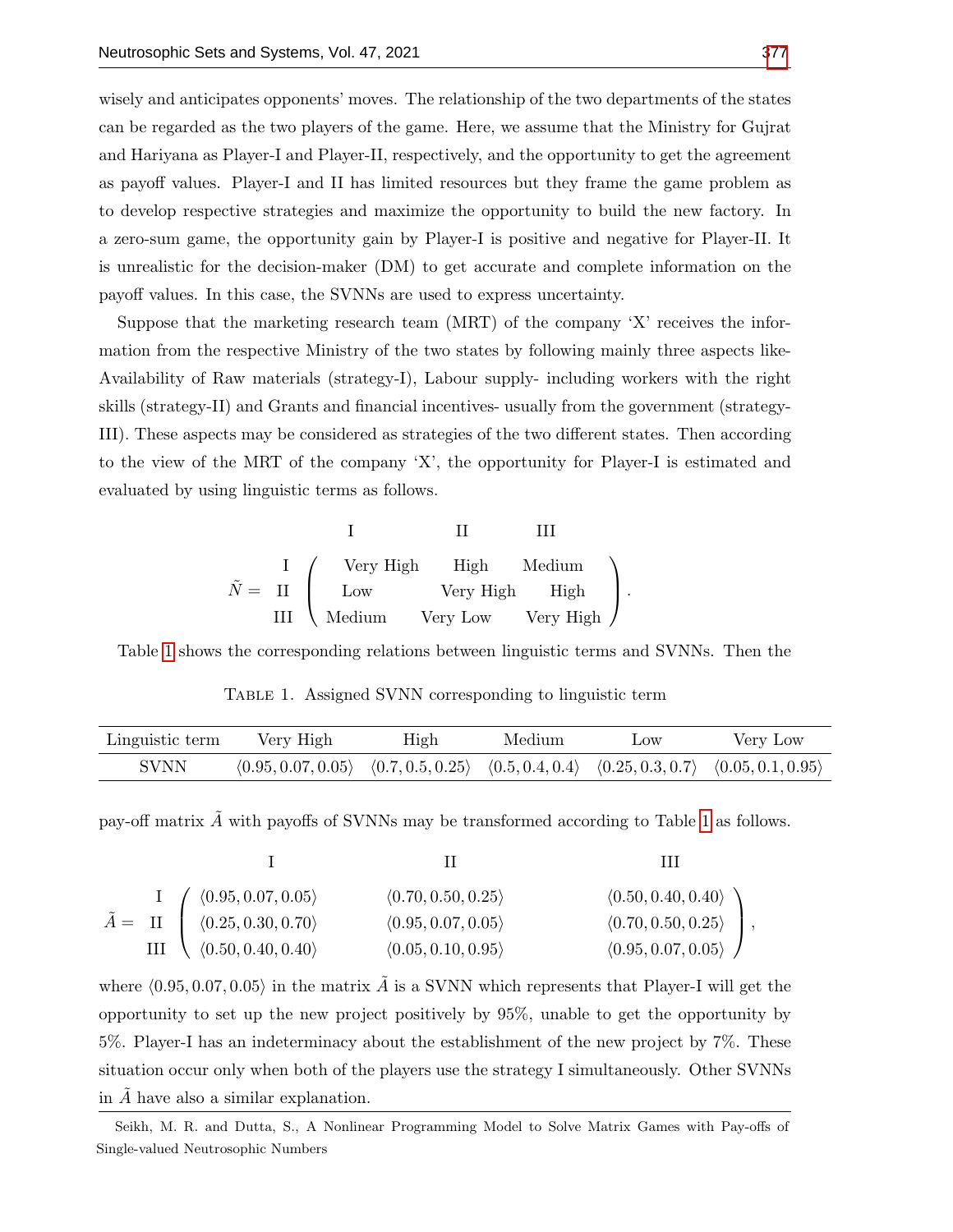#### 6.2. The solution procedure and result discussion

Problem [\(13\)](#page-11-1) is formulated by following Problem [\(9\)](#page-8-2) as follows.

$$
\min\{1-\mu\}
$$
  
s.t.  $1-0.05^{u_1}0.75^{u_2}0.5^{u_3} \ge \mu$ ,  $1-0.3^{u_1}0.05^{u_2}0.95^{u_3} \ge \mu$ ,  $1-0.5^{u_1}0.3^{u_2}0.05^{u_3} \ge \mu$ ,  
 $0.07^{u_1}0.3^{u_2}0.4^{u_3} \le \omega$ ,  $0.5^{u_1}0.07^{u_2}0.1^{u_3} \le \omega$ ,  $0.4^{u_1}0.5^{u_2}0.07^{u_3} \le \omega$ ,  
 $0.05^{u_1}0.7^{u_2}0.4^{u_3} \le \nu$ ,  $0.25^{u_1}0.05^{u_2}0.95^{u_3} \le \nu$ ,  $0.4^{u_1}0.25^{u_2}0.05^{u_3} \le \nu$ ,  
 $u_1 + u_2 + u_3 = 1$ ,  $u_1, u_2, u_3 \ge 0$ ,  
 $0 \le \mu + \omega + \nu \le 3$ ,  $\mu, \omega, \nu \ge 0$ .  
(13)

Solving Equation [\(13\)](#page-11-1), the obtained optimal solution is  $\mu' = 0.772989$ ,  $\omega' = 1$  and  $\nu' = 1$ . According to Equation [\(10\)](#page-9-0), Problem [\(14\)](#page-12-0) is constructed as follows.

<span id="page-12-0"></span>
$$
\min\left\{\frac{\omega+\nu}{2}\right\}
$$
  
s.t.  $1-0.05^{u_1}0.75^{u_2}0.5^{u_3} \ge \mu, 1-0.3^{u_1}0.05^{u_2}0.95^{u_3} \ge \mu, 1-0.5^{u_1}0.3^{u_2}0.05^{u_3} \ge \mu,$   
 $0.07^{u_1}0.3^{u_2}0.4^{u_3} \le \omega, 0.5^{u_1}0.07^{u_2}0.1^{u_3} \le \omega, 0.4^{u_1}0.5^{u_2}0.07^{u_3} \le \omega$   
 $0.05^{u_1}0.7^{u_2}0.4^{u_3} \le \nu, 0.25^{u_1}0.05^{u_2}0.95^{u_3} \le \nu, 0.4^{u_1}0.25^{u_2}0.05^{u_3} \le \nu$   
 $1-\mu \le 0.227011, \ \omega \le 1, \ \nu \le 1$   
 $0 \le \mu + \omega + \nu \le 3, \ \mu, \omega, \nu \ge 0$   
 $u_1 + u_2 + u_3 = 1, \ u_1, u_2, u_3 \ge 0.$  (14)

Solving Problem [\(14\)](#page-12-0), the obtained optimal solution is  $\mathbf{u}^* = (0.3151, 0.3138, 0.3711)$ , and  $\rho^* = \langle \mu^*, \omega^*, \nu^* \rangle = \langle 0.7228, 0.2476, 0.2476 \rangle.$ 

Now for Player-II, Problem [\(15\)](#page-12-1) is constructed by following Equation [\(11\)](#page-9-1), as follows.

<span id="page-12-1"></span>
$$
\max\{1-\alpha\}
$$
  
s.t.  $1-0.05^{v_1}0.3^{v_2}0.5^{v_3} \le \alpha, 1-0.75^{v_1}0.05^{v_2}0.3^{v_3} \le \alpha, 1-0.5^{v_1}0.95^{v_2}0.05^{v_3} \le \alpha,$   
 $0.07^{v_1}0.5^{v_2}0.4^{v_3} \ge \beta, 0.3^{v_1}0.07^{v_2}0.5^{v_3} \ge \beta, 0.4^{v_1}0.1^{v_2}0.07^{v_3} \ge \beta,$   
 $0.05^{v_1}0.25^{v_2}0.4^{v_3} \ge \gamma, 0.7^{v_1}0.05^{v_2}0.25^{v_3} \ge \gamma, 0.4^{v_1}0.95^{v_2}0.05^{v_3} \ge \gamma,$   
 $v_1 + v_2 + v_3 = 1, v_1, v_2, v_3 \ge 0,$   
 $0 \le \alpha + \beta + \gamma \le 3, \alpha, \beta, \gamma \ge 0.$  (15)

Solving Equation [\(15\)](#page-12-1), the obtained optimal solution is  $\alpha' = 0.7346452$ ,  $\beta' = 0$  and  $\gamma' = 0$ .

Seikh, M. R. and Dutta, S., A Nonlinear Programming Model to Solve Matrix Games with Pay-offs of Single-valued Neutrosophic Numbers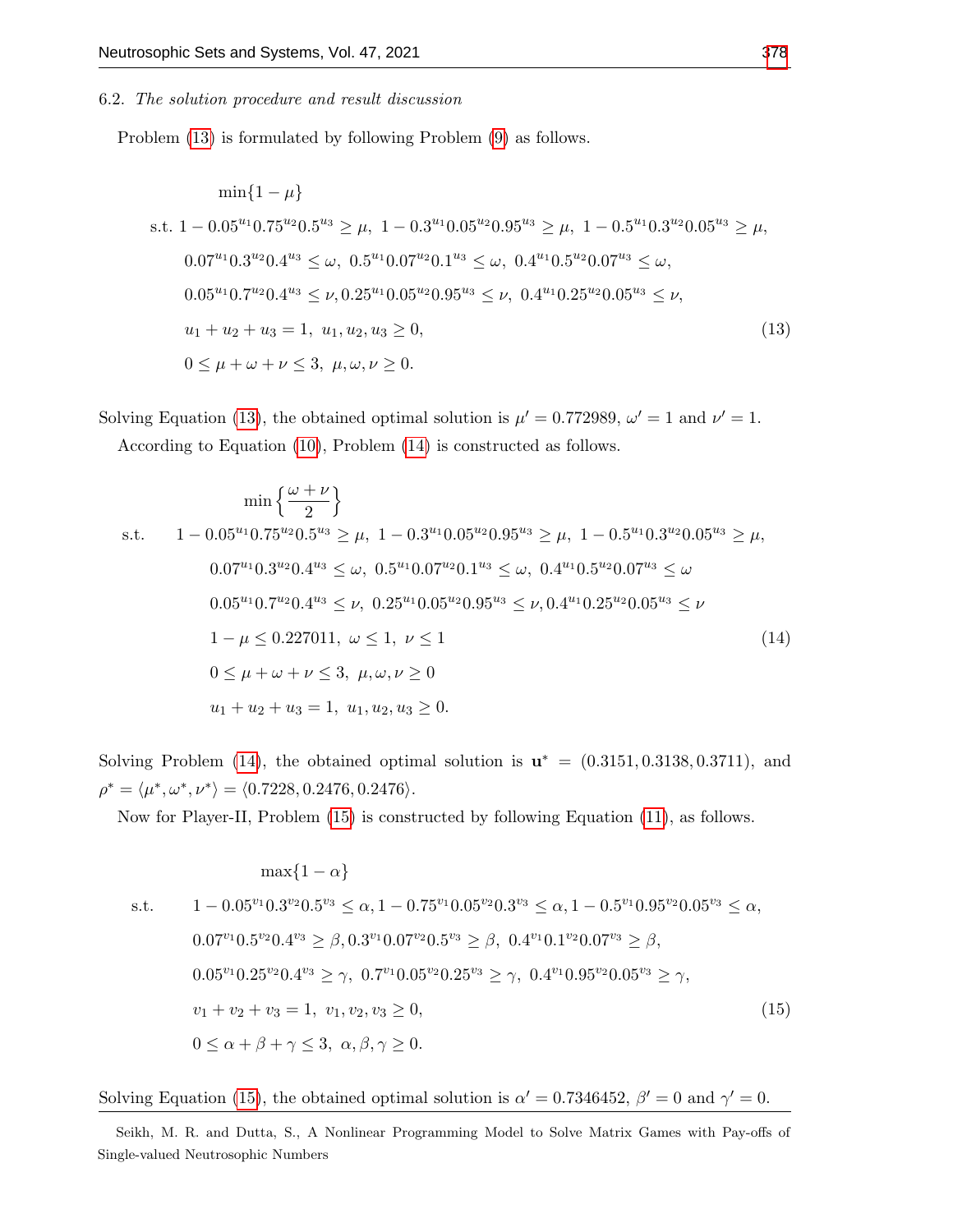Then following Equation [\(12\)](#page-9-2), Problem [\(16\)](#page-13-0) is constructed as follows.

<span id="page-13-0"></span>
$$
\max\left\{\frac{\beta+\gamma}{2}\right\}
$$
  
s.t.  $1-0.05^{v_1}0.3^{v_2}0.5^{v_3} \le \alpha, 1-0.75^{v_1}0.05^{v_2}0.3^{v_3} \le \alpha, 1-0.5^{v_1}0.95^{v_2}0.05^{v_3} \le \alpha,$   
 $0.07^{v_1}0.5^{v_2}0.4^{v_3} \ge \beta, 0.3^{v_1}0.07^{v_2}0.5^{v_3} \ge \beta, 0.4^{v_1}0.1^{v_2}0.07^{v_3} \ge \beta,$   
 $0.05^{v_1}0.25^{v_2}0.4^{v_3} \ge \gamma, 0.7^{v_1}0.05^{v_2}0.25^{v_3} \ge \gamma, 0.4^{v_1}0.95^{v_2}0.05^{v_3} \ge \gamma,$   
 $1-\alpha \ge 0.2653548, 0 \le \alpha + \beta + \gamma \le 3, \alpha, \beta, \gamma \ge 0,$   
 $v_1 + v_2 + v_3 = 1, v_1, v_2, v_3 \ge 0.$  (16)

Solving Problem [\(16\)](#page-13-0), the optimal obtained solution is  $\mathbf{v}^* = (0.1807, 0.4255, 0.3938)$ , and  $\eta^* = \langle \alpha^*, \beta^*, \gamma^* \rangle = \langle 0.7346, 0.1116, 0.1518 \rangle.$ 

The following observations can be made for the results obtained.

- (1)  $\rho^* = \langle \mu^*, \omega^*, \nu^* \rangle = \langle 0.7228, 0.2476, 0.2476 \rangle$  represents that the state Gujrat has the opportunity to set up the new factory positively by 72.28% and unable to get the opportunity by 24.76%. Also, it is indeterminate to assume that the state Gujrat will get the opportunity by 24.76%. In this case, strategies I, II and III are chosen with probability 0.3151, 0.3138 and 0.3711, respectively.
- (2)  $\eta^* = \langle \alpha^*, \beta^*, \gamma^* \rangle = \langle 0.7346, 0.1116, 0.1518 \rangle$  represents that the state Hariyana has the opportunity to set up the new factory positively by 73.46% and unable to get the opportunity by 11.16%. Whereas, it is indeterminate to say that the state Hariyana will get the opportunity by 15.18%. In this case, strategies I, II and III are chosen with probability 0.1807,0.4255, and 0.3938, respectively.
- (3)  $\rho^*$  and  $\eta^*$  are obtained as SVNN, which is desirable.
- (4) It is clear that  $\mu^* \leq \alpha^*, \omega^* \geq \beta^*, \nu^* \geq \gamma^*$ , then  $\rho^* \subseteq \eta^*$ , which follows Theorem [5.1.](#page-7-2)
- (5) For the maximin strategy  $\mathbf{u}^*$  $=$   $(0.3151, 0.3138, 0.3711)$ and minimax strategy  $\mathbf{v}^* = (0.1807, 0.4255, 0.3938)$ , the expected payoff for Player-I is  $E(\mathbf{u}^*, \mathbf{v}^*) = \langle 0.7713, 0.1862, 0.2083 \rangle$ , which is the value of SVNN matrix game  $\tilde{N}$ . From Table [1,](#page-11-0) it is to conclude that the expected payoff for Player-I is between "Very High" and "High" in terms of linguistic terms.

## 6.3. Analysis and comparison of results with Li and Nan [\[13\]](#page-16-18) approach

NS takes into consideration the indeterminacy together with the membership and nonmembership whereas intuitionistic fuzzy set (IFS) consider membership and non-membership and ignore indeterminacy of the elements. So NS is the generalization of IFS. Therefore Atanassov's intuitionistic fuzzy number [\[2\]](#page-16-7) is a particular case of SVNN as we can simply consider the sum of three independent functions as equal to 1.

Seikh, M. R. and Dutta, S., A Nonlinear Programming Model to Solve Matrix Games with Pay-offs of Single-valued Neutrosophic Numbers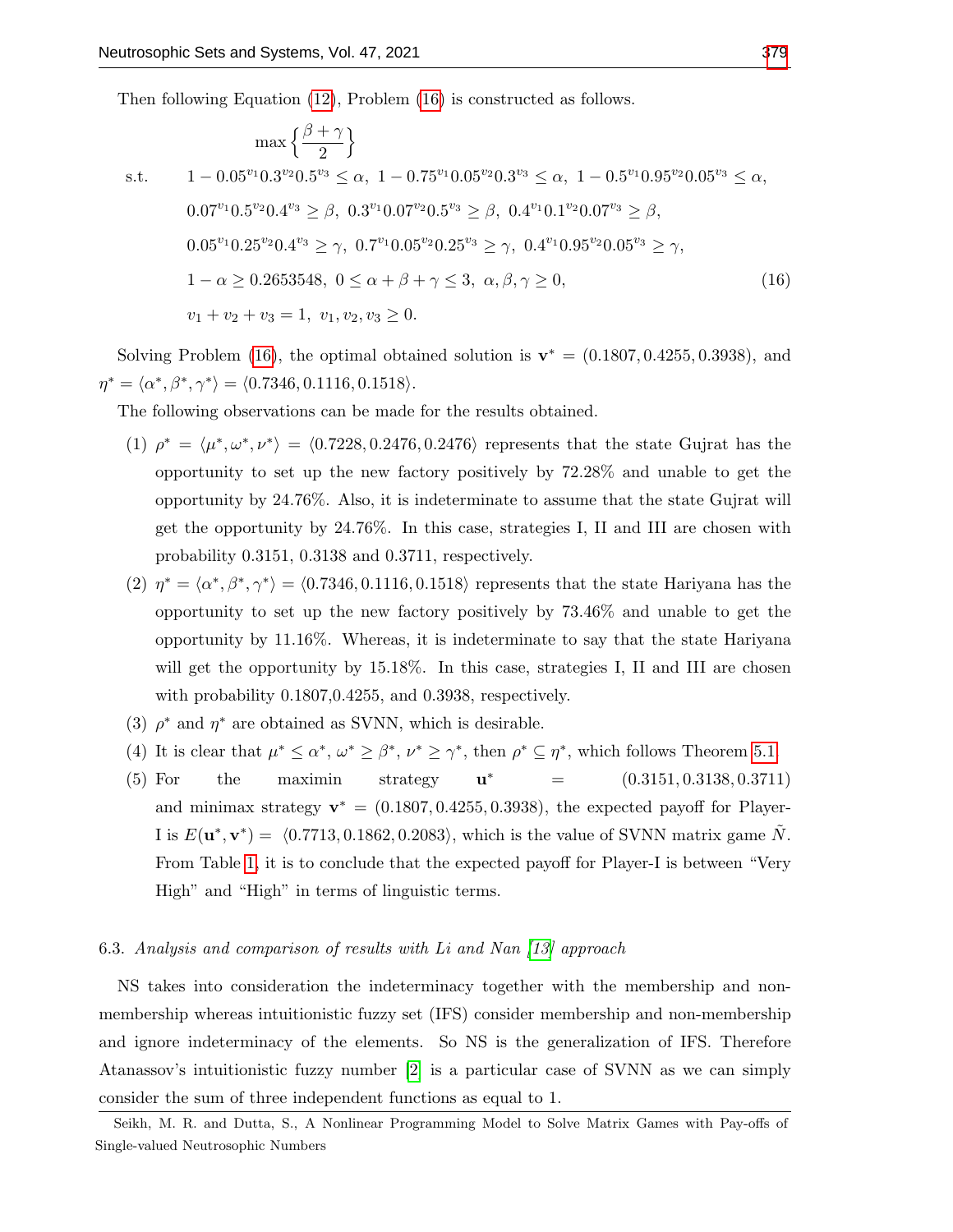To verify the efficiency of the proposed approach, at first, we transfer the payoff matrix  $\tilde{N}$  with payoffs as SVNN to a payoff matrix  $\tilde{N}'$  with Atanassov's intuitionistic fuzzy sets by considering the DOI as zero, where

$$
\tilde{N}' = \begin{array}{c c c c c} & \text{II} & \text{III} & \text{III} \\ \text{I} & \langle 0.95, 0.05 \rangle & \langle 0.70, 0.25 \rangle & \langle 0.50, 0.4 \rangle \\ \text{III} & \langle 0.25, 0.70 \rangle & \langle 0.95, 0.05 \rangle & \langle 0.70, 0.25 \rangle \\ \text{III} & \langle 0.50, 0.40 \rangle & \langle 0.05, 0.95 \rangle & \langle 0.95, 0.05 \rangle \end{array} \bigg). \label{eq:1}
$$

Here, the payoff matrix  $\tilde{N'}$  is the same as the payoff matrix considered in the paper of Li and Nan [\[13\]](#page-16-18). Li and Nan [\[13\]](#page-16-18) proposed a nonlinear programming approach to solve matrix game with payoffs of Atanassov's intuitionistic fuzzy sets. Li and Nan [\[13\]](#page-16-18) use the weighted average method to solve a pair of nonlinear programming models which are derived from two auxiliary nonlinear bi-objective programming models. We use the proposed technique for the payoff matrix  $\tilde{N}'$  and obtained results are shown in Table [2.](#page-14-0) Table [2](#page-14-0) also shows the results obtained by Li and Nan [\[13\]](#page-16-18) approach for the mid-value 0.5 of the interval of the weight  $\lambda$ .

TABLE 2. Results for the matrix game with pay-off matrix  $\tilde{A}$ '

<span id="page-14-0"></span>

| <i>Articles</i>                                               | u                        | $\mathbf{v}^*$           | $E(\mathbf{u}^*, \mathbf{v}^*)$ |
|---------------------------------------------------------------|--------------------------|--------------------------|---------------------------------|
| Li and Nan [13] (for $\lambda = 0.5$ ) (0.4076,0.3325,0.2599) |                          | (0.2681, 0.2958, 0.4361) | (0.7729, 0.2035)                |
| Our proposed technique                                        | (0.4009, 0.3292, 0.2699) | (0.2770, 0.2972, 0.4258) | (0.7730, 0.2037)                |

Table [2](#page-14-0) shows that the optimal expected value obtained by the proposed technique discussed in this paper is  $\langle 0.7729, 0.2035 \rangle$  and obtained by Li and Nan [\[13\]](#page-16-18) approach is  $\langle 0.7730, 0.2037 \rangle$ , which implies the fact that the optimal value for both of the players obtained by the proposed method and Li and Nan [\[13\]](#page-16-18) approach are approximately the same. Table [2](#page-14-0) shows that Player-I chooses three strategies (I, II, and III) with probability 0.4076,0.3325, 0.2599 respectively which is obtained through the proposed approach, whereas Player-I choose the same strategies with probability 0.4009, 0.3292, and 0.2699 respectively which is obtained through Li and Nan [\[13\]](#page-16-18) approach. This implies that the optimal strategies for both players are very similar. The approach discussed in this paper considers DOI together with the DOM and the DONM. Therefore, the proposed method is an extension of Li and Nan [\[13\]](#page-16-18) method and counter uncertainty in a larger sense. This manifests the effectiveness and validity of the proposed technique.

### 7. Conclusion

SVNN is a vital tool to tackle uncertainty in decision-making problems. This paper uses SVNNs to represent the imprecise payoffs so that players can consider the neutrality of the

Seikh, M. R. and Dutta, S., A Nonlinear Programming Model to Solve Matrix Games with Pay-offs of Single-valued Neutrosophic Numbers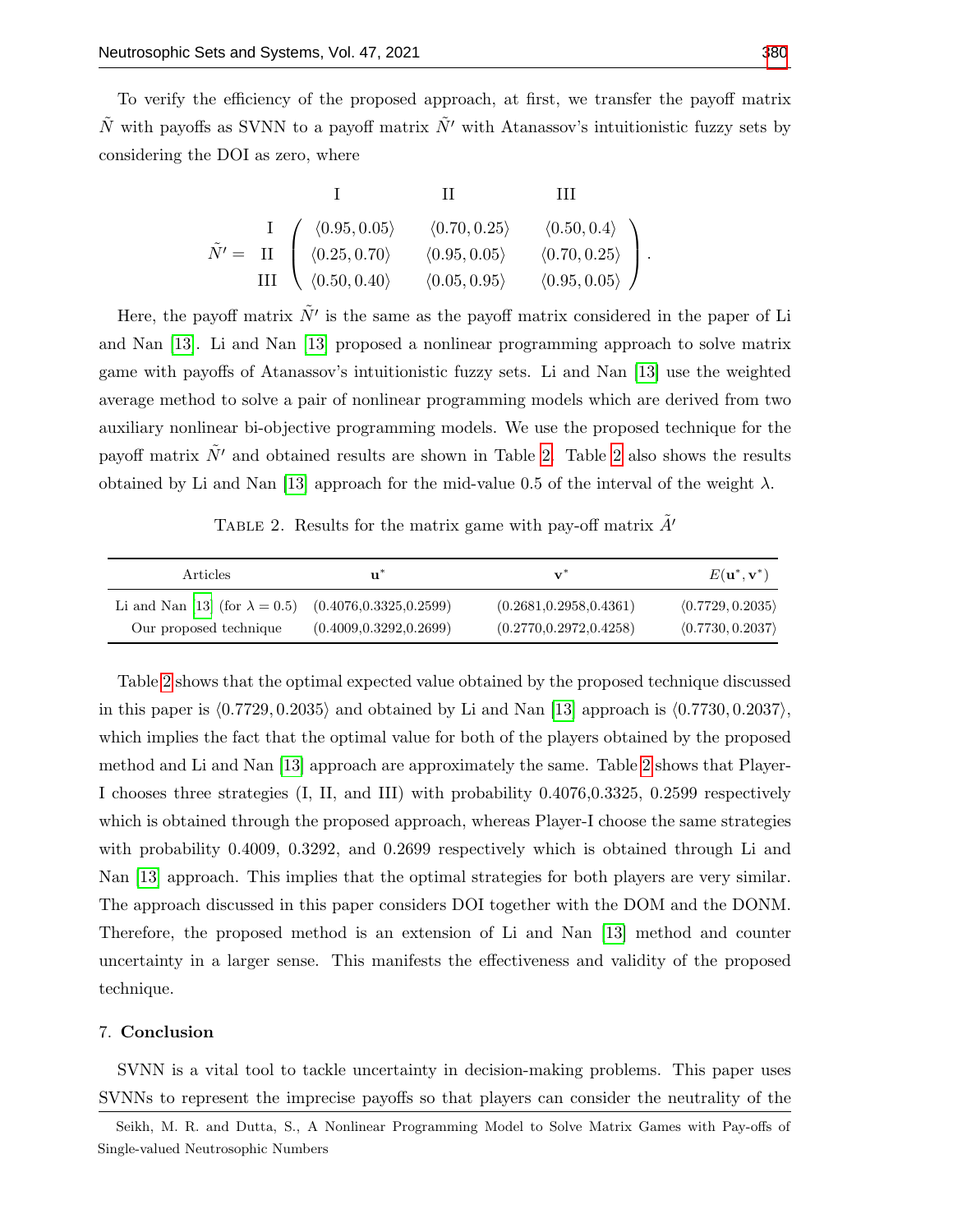elements better. In this paper, a solution procedures is established to solve a new matrix game where the payoffs are represented by SVNNs. Two non-linear multi-objective programming problems are formulated to obtain the optimal values and optimal strategies for the players. These multi-objective programming problems are transformed to bi-objective programming problems by considering the same importance of the objective functions. Then Lexicographic method is applied to counter the bi-objective programming problems.

The proposed approach is illustrated by solving a market share problem, which implies the validity and effectiveness of the proposed approach. The optimal solutions are obtained in SVNN form, which is desirable. We consider the matrix game problem from Li and Nan [\[13\]](#page-16-18) with payoffs as IFSs and the proposed approach is illustrated by considering the DOI as zero. The obtained results are compared with the results obtained by Li and Nan's [\[13\]](#page-16-18) approach and observed that the optimal strategies for both players are very similar. This demonstrates the reliability of our approach.

The limitation of the proposed approach is that it does not find the solution to the game problem directly, as it considers the construction of multi-objective programming problems. Also, we do not make any conclusion about the existence of the solution of the SVNN matrix game in the sense discussed in this paper. Therefore these problems need a further investigation in the future.

The proposed methods are indeed able to solve SVNN matrix games. Moreover, the concept of this work is readily applicable to other games such as two-person non-zero-sum games, multiobjective matrix game problems. Although the discussed approach is applied to solve a market share problem, the proposed approach may be applied in management science, war science, economics, advertising, cyber security related problems. In addition, a pair of nonlinear biobjective programming problems is derived from the two auxiliary nonlinear multi-objective programming problems and countered by using the Lexicographic method. Therefore, other new methods for solving matrix games with payoffs of the SVNNs may be investigated in the near future.

## Acknowledgements

The authors would like to thank the anonymous reviewers for their valuable comments and constructive suggestions to improve the quality of the presentation of the paper.

Conflicts of Interest: The authors declare that there is no conflict of interest.

#### References

<span id="page-15-0"></span>1. Ahmad, J., Alharbi, M. G., Akram, M., Bashir, S., " A new method to evaluate linear programming problems in bipolar single-valued neutrosophic environment", Computer Modeling in Engineering and Sciences, 2021.

Seikh, M. R. and Dutta, S., A Nonlinear Programming Model to Solve Matrix Games with Pay-offs of Single-valued Neutrosophic Numbers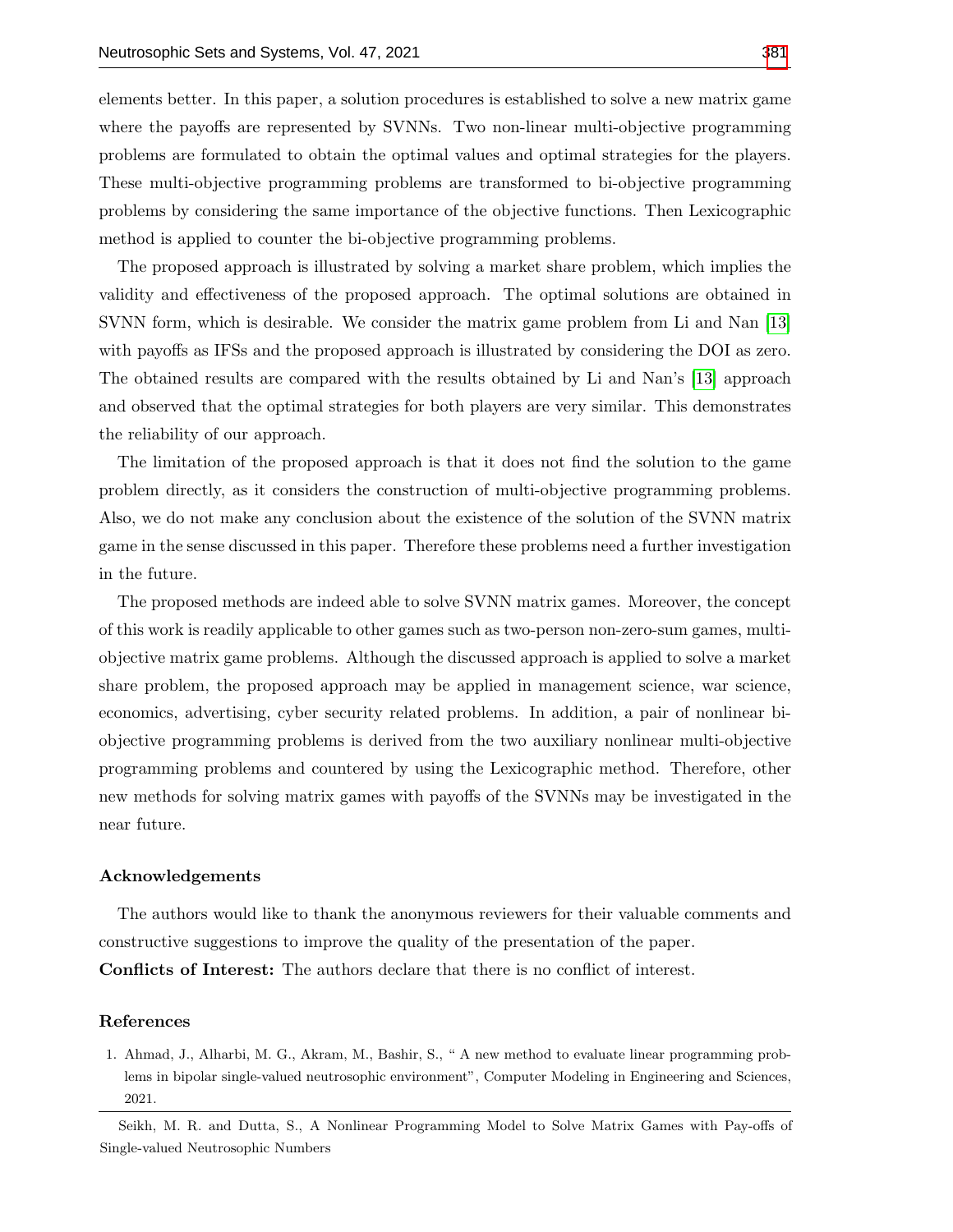- <span id="page-16-7"></span>2. Atanassov, K.T., "Intuitionistic Fuzzy Sets: Theory and Applications", Physica- Verlag, Heidelberg, 1999.
- <span id="page-16-2"></span>3. Bector, C.R., and Chandra, S., "Fuzzy Mathematical Programming, and Fuzzy Matrix Games", Springer Verlag, Berlin, Germany, 2005.
- <span id="page-16-11"></span>4. Biswas, P., Pramanik, S., and, Giri, B.C., "TOPSIS method for multi-attribute group decision making under singlevalued neutrosophic environment", Neural Computing and Applications, Vol. 27(3), pp. 727-737, 2016.
- <span id="page-16-17"></span>5. Broumi, S., Bakali, A., Talea, M., Smarandache, F., Ulucay, V., Sahin, M., Dey, A., Dhar, M., Tan, R.P., Bahnasse, A., Pramanik, S., "Neutrosophic sets: An overview", New Trends in Neutrosophic Theory and Applications, Vol. 2, pp. 403-434, 2018.
- <span id="page-16-1"></span>6. Campos, L., "Fuzzy linear programming models to solve fuzzy matrix games", Fuzzy Sets and Systems, Vol. 32(3), pp. 275-289, 1989.
- <span id="page-16-15"></span>7. Chakraborty, A., Mondal, S. P., Alam, S., Dey, A., "Classification of trapezoidal bipolar neutrosophic numbers, de-bipolarization and implementation in cloud service based MCGDM problem", Complex and Intelligence System, Springer, Vol. 7(1), pp. 145-161, 2021.
- <span id="page-16-13"></span>8. Garai, T., Garg, H., and, Roy, T.K., "A ranking method based on possibility mean for multi-attribute decision making with single valued neutrosophic numbers", Journal of Ambient Intelligence and Humanized computing, https://doi.org/10.1007/s12652-020-01853-y, 2020.
- <span id="page-16-12"></span>9. Garg, H., and, Nancy, "Algorithms for single-valued neutrosophic decision making based on TOPSIS and Clustering methods with new distance measure", American Institute of Mathematical Sciences Press, Vol. 5(3), pp. 2671-2693, 2020.
- 10. Garg, H., and, Nancy, "New logarithmic operational laws and their applications to multiattribute decision making for single-valued neutrosophic numbers", Cognitive Systems Research, Vol. 52, pp. 931-946, 2018.
- <span id="page-16-14"></span>11. Haque, T. S., Chakraborty, A., Mondal, S. P., Alam, S., " A new exponential operational law for trapezoidal neutrosophic number and pollution in megacities related MCGDM problem", Journal of Ambient Intelligence and Humanized Computing, Springer, 2021, https://doi.org/10.1007/s12652-021-03223-8.
- <span id="page-16-6"></span>12. Karmakar, S., Seikh, M. R., Castillo, O., "Type-2 fuzzy matrix games based on a new distance measure: application to biogas-plant implementation problem", Applied Soft Computing, 2021, 106 Article ID: 107357 DOI:https://doi.org/10.1016/j.asoc.2021.107357.
- <span id="page-16-18"></span>13. Li, D.F., and, Nan, J.X., "A nonlinear programming approach to matrix games with payoffs of Atanassov's intuitionistic fuzzy sets", International Journal of Uncertainty, Fuzziness and Knowledge-Based Systems, Vol. 17(4), pp. 585-607, 2009.
- <span id="page-16-16"></span>14. Li, D.F., "Lexicographic method for matrix games with pay-offs of triangular fuzzy numbers", International Journal of Uncertainty, Fuzziness and Knowledge Based Systems, Vol. 16(3), pp. 371-389, 2008.
- <span id="page-16-3"></span>15. Li, D. F., "Linear programming models and methods of matrix games with pay-offs of triangular fuzzy numbers", Springer-Verlag, Heidelberg, 2016.
- <span id="page-16-8"></span>16. Nan, J.X., Zhang, M.J., and, Li, D.F., "A methodology for matrix games with pay-offs of triangular intuitionistic fuzzy number", Journal of Intelligent and Fuzzy Systems, Vol. 26, pp. 2899-2912, 2014.
- <span id="page-16-0"></span>17. Owen, G., "Game theory", Academic Press, New York, Vol. 2, 1982.
- <span id="page-16-9"></span>18. Seikh, M. R., Nayak, P. K., Pal, M., "Generalized triangular fuzzy numbers in intuitionistic fuzzy environment", International journal of engineering research and development, Vol. 5(1), pp. 08-13, 2012.
- <span id="page-16-4"></span>19. Seikh, M. R., Nayak, P. K., Pal, M., "An alternative approach for solving fuzzy matrix games", International Journal of Mathematics and Soft Computing, Vol. 5(1), pp. 79-92, 2015.
- <span id="page-16-10"></span>20. Seikh, M.R., Nayak, P.K., and, Pal, M., "Matrix game with intuitionistic fuzzy pay-offs", Journal of Information and Optimization Sciences, Vol. 36(1-2), pp. 159-181, 2015.
- <span id="page-16-5"></span>21. Seikh, M.R., Karmakar, S., and, M. Xia, "Solving matrix games with hesitant fuzzy pay-offs", Iranian Journal of Fuzzy Systems, Vol. 17(4), pp. 25-40, 2020.

Seikh, M. R. and Dutta, S., A Nonlinear Programming Model to Solve Matrix Games with Pay-offs of Single-valued Neutrosophic Numbers